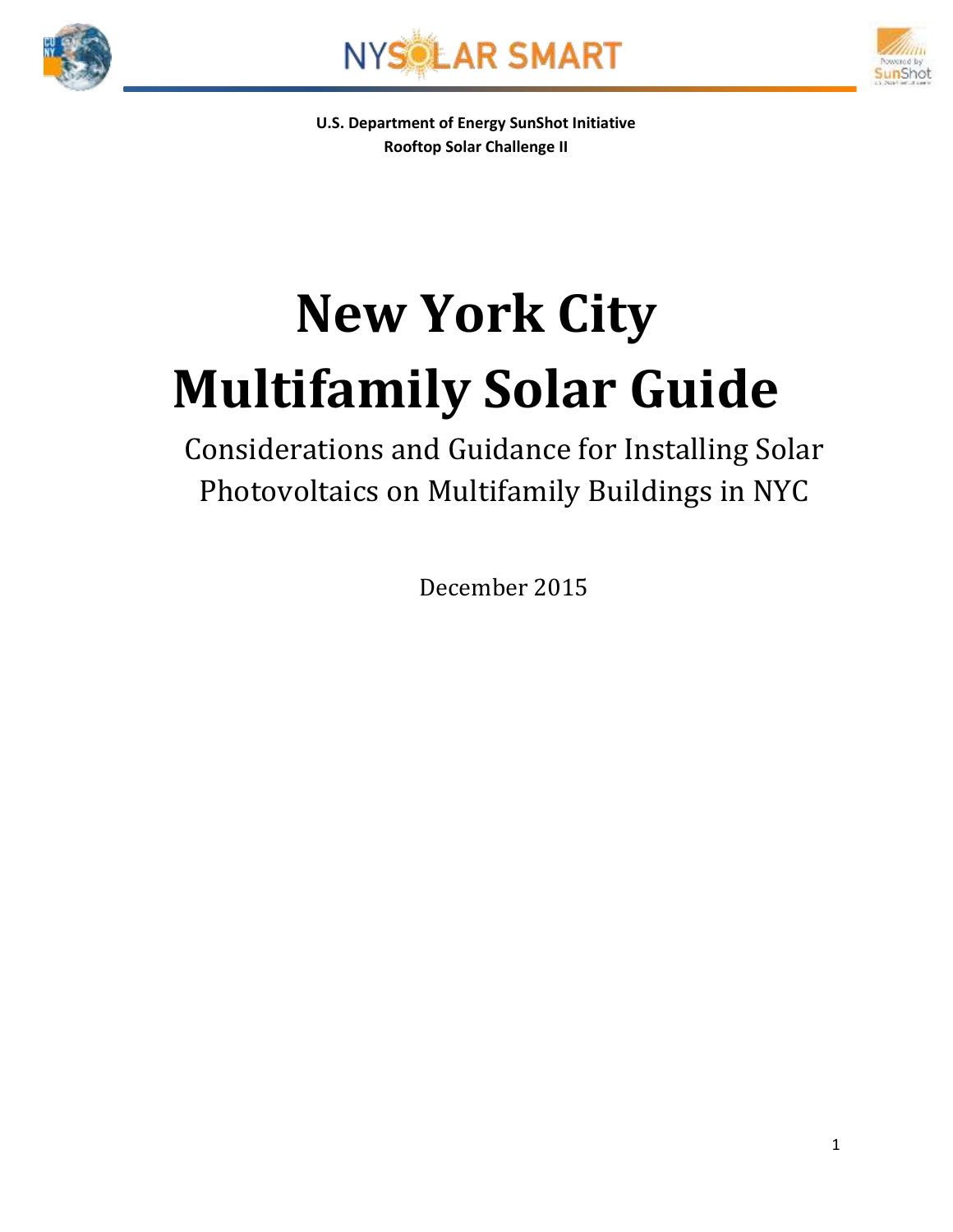# **Contents**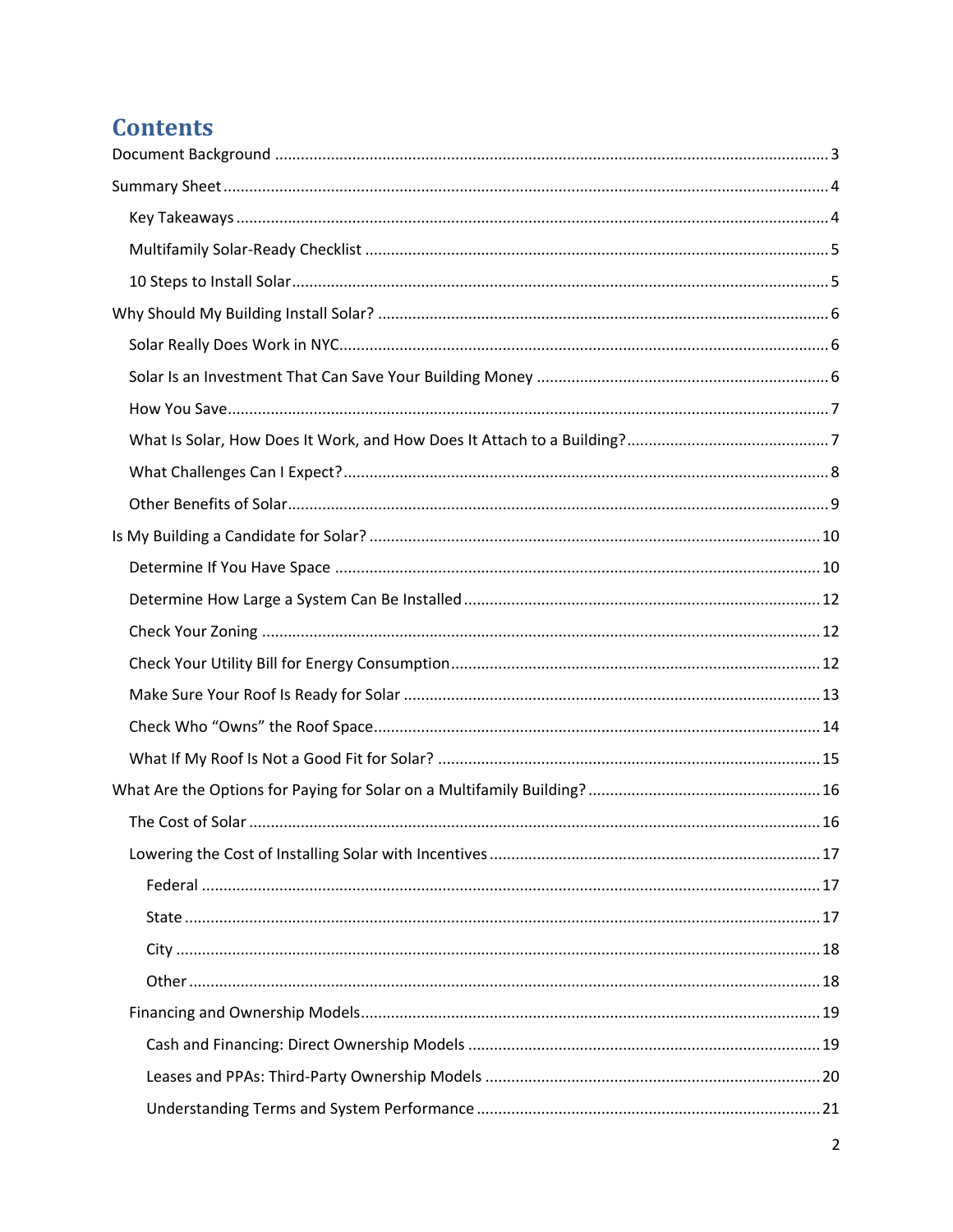## <span id="page-2-0"></span>**Document Background**

The City University of New York (CUNY), on behalf of New York City (NYC), created Action Area Working Groups in 2012 to improve the NYC solar market as part of the U.S. Department of Energy (DOE) SunShot 'Rooftop Solar Challenge I' program. The NYC Financing Options (FO) Working Group team is led by the NYC Mayor's Office of Sustainability (MOS) and the NYC Economic Development Corporation (NYC EDC), and coordinated by Sustainable CUNY's NYC Solar Ombudsmen with support from the University Director of Sustainability and additional Sustainable CUNY staff. Working Group members include the New York State Energy Research and Development Authority (NYSERDA), Solar One, and GRID Alternatives.

As part of the NYSolar Smart program, supported by the DOE's Rooftop Solar Challenge II (RSC II), the NYC FO WG surveyed multifamily buildings and management companies about their knowledge of and interest in utilizing solar photovoltaic (PV) power. The working group found that many stakeholders in NYC's multifamily building sector, ranging from co-op and condo boards to property management companies to residents, lacked an understanding of the economic benefits of solar power, the feasibility of solar on multifamily buildings, and the challenges of pursuing an installation in the City. As a result, solar installers frequently invested significant time at board meetings and interacting with building managers to complete sales in the sector. The added time and effort raised customer acquisition costs, adding to the 'soft' (non-hardware) costs of solar, which already contribute roughly 64% of total solar system costs.

The NYC FO WG developed this guide as a resource for residents, board members, property managers, and other multifamily building stakeholders who are interested in pursuing solar PV so they can understand the benefits of solar, what is required to install solar, and the steps for moving forward. The goal is that this knowledge will streamline the interactions between solar installers and multifamily buildings, creating a more robust market in the sector that can maximize energy savings, environmental benefits, job growth, and local economic development.

**It is important to note that there are two types of solar: solar photovoltaic (PV) and solar thermal (sometimes called solar hot water). This guide focuses on solar PV**. For information on solar thermal, [visit CUNY's solar thermal roadma](http://www.cuny.edu/about/resources/sustainability/solar-america/solarthermal.html)p.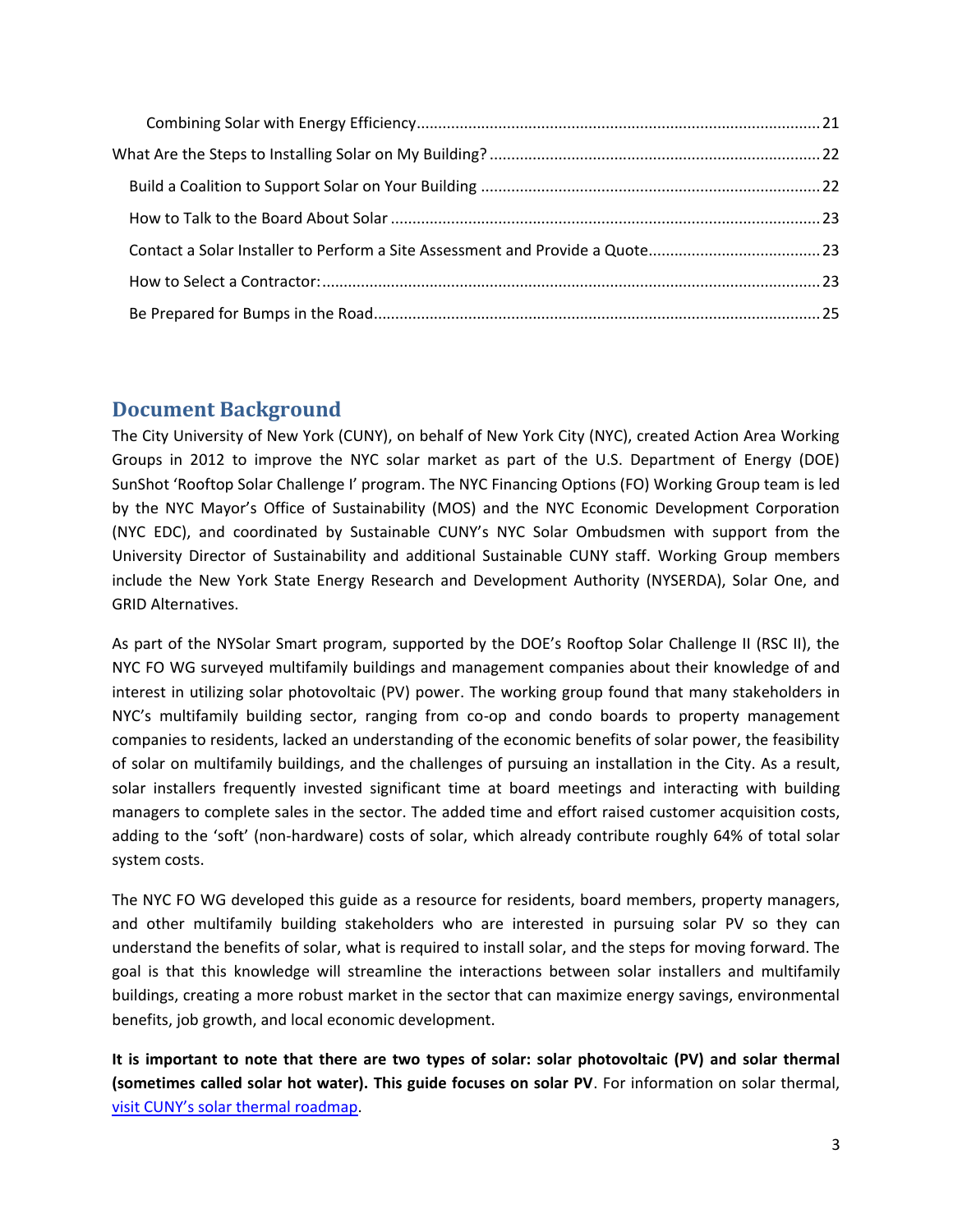# <span id="page-3-0"></span>**Summary Sheet**

## <span id="page-3-1"></span>**Key Takeaways**

- **There are two types of solar: solar photovoltaics (PV) and solar thermal (or hot water). This guide focuses on solar PV ("solar" going forward)**. For information on solar thermal, [click here.](http://www.cuny.edu/about/resources/sustainability/solar-america/solarthermal.html)
- Solar works in NYC. As of December 2015, the City has more than **58 megawatts of solar installed**, enough to power 8,400 homes.
- Solar systems on multifamily buildings can pay for themselves in **5-10 years** at current incentive levels, sometimes less, while **solar panel power production warranties typically last 25 years** – many panels function for 30+ years.
- **Solar systems can often be financed for \$0 down**, either through a loan or third-party ownership via a lease or power purchase agreement.
- Current incentives and tax credits can **reduce the out-of-pocket costs by 80%**. The process of monetizing state and federal tax credits is more complicated for co-ops and condos than for single-family homes or private management companies, so a tax attorney should be consulted.
- Incentives and tax credits are scheduled to decline in the coming years, so **it can pay to install solar today rather than waiting for further price declines or technological advances**.
- Solar systems can be installed with 2 types of racking: roof-penetrating or ballasted non-roof**penetrating**. A contractor can discuss the options and how they may affect a roof warranty.
- It is important that your roof have at least **15 years of life left** before installing solar.
- **The space on your roof available for solar will be affected by 4 factors**: roof orientation, shading, roof obstructions, and the NYC Fire Code.
- **The electric metering configuration of your building can affect the potential size of a solar system**. Buildings with units individually metered by Con Edison will connect the system to the common meter to offset common electricity needs, such as elevators and lighting, but not consumption of individual units. A master or sub-metered building will be able to offset both common and individual electrical consumption.
- **The electric rate categorization (also called utility tariff) of your building's electric meter will significantly impact the potential savings and payback of solar.** Solar does not typically reduce [demand charges.](#page-11-2)
- **Going solar can be a complex process for co-ops and condos** because of board decision making and the challenge of monetizing tax credits – be prepared for ups and downs, but the economic and environmental payoffs can be well worth it.
- **Solar can be combined with energy efficiency to reduce the size of a solar system needed to offset your building's energy usage or to maximize the impact of your investment.**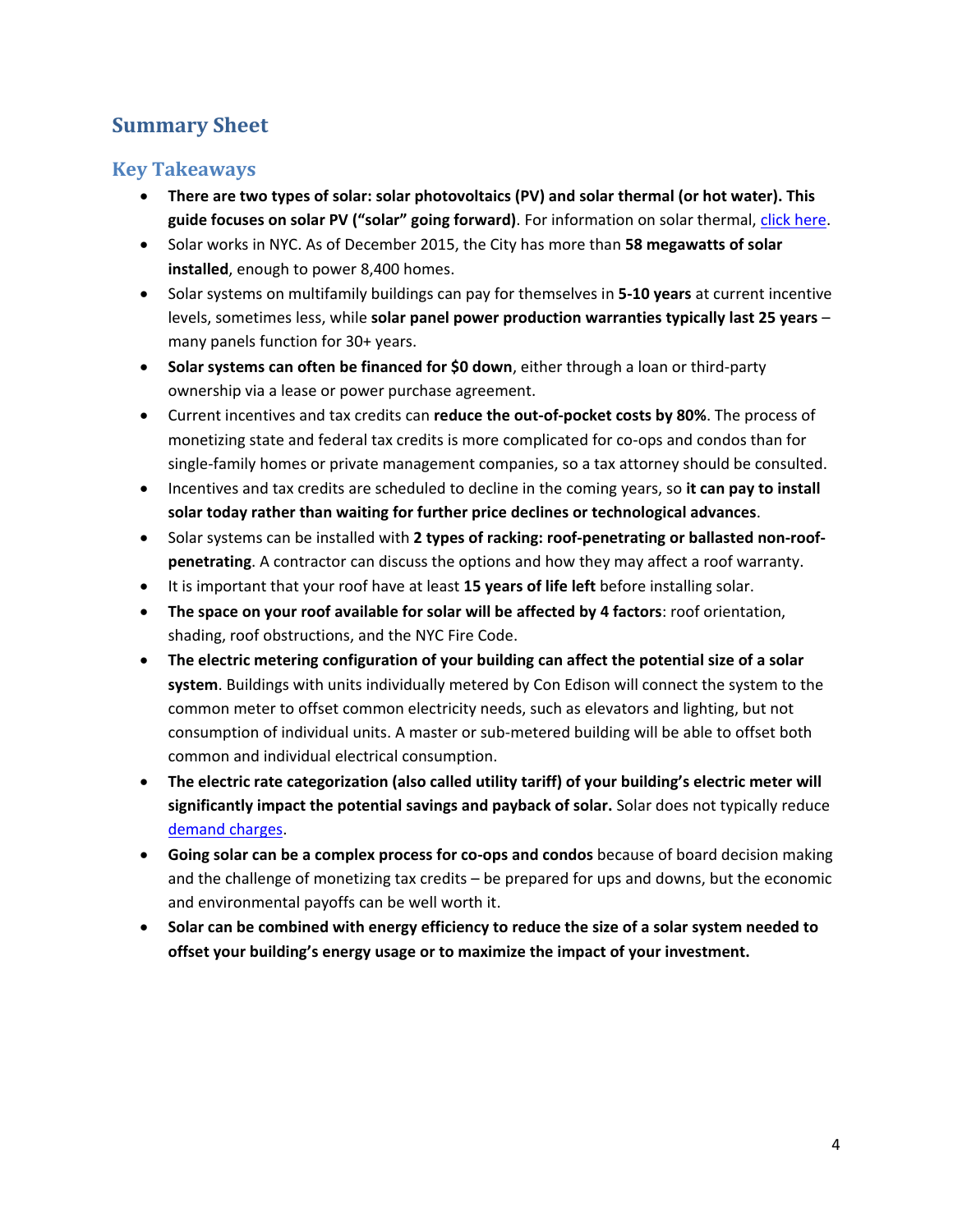## <span id="page-4-0"></span>**Multifamily Solar-Ready Checklist**

- $\checkmark$  Determine if you have space for a solar system using the [NYC Solar Map](http://nycsolarmap.com/)
- $\checkmark$  Determine current metering arrangement (master, sub- or individually metered) and utility rate categorization.
- $\checkmark$  Determine the annual energy load (kWh) for the electric meter(s) you will connect to the solar system. If expected solar production (kWh) from the NYC Solar Map exceeds 110% of annual electric load, ask a contractor about connecting to multiple meters or remote net metering
- $\checkmark$  Determine who controls the roof space and the process for receiving approval to install solar
- $\checkmark$  Make sure your roof has at least 15 years of life remaining
- $\checkmark$  Evaluate the building's ability to utilize tax credits and accelerated depreciation (MACRS)
- $\checkmark$  Evaluate the level of support for solar among the building's board/management and residents

## <span id="page-4-1"></span>**10 Steps to Install Solar**

- $\checkmark$  [Evaluate](#page-9-0) the building's solar potential (see Checklist above)
- $\checkmark$  Survey building support and identify solar champions among the board/management
- $\checkmark$  [Present](#page-22-0) the case for solar to the board/management
- $\checkmark$  Gather energy bills and roof schematic drawings (if available), and [contact solar installers](#page-22-2)
- $\checkmark$  Receive remote and on-site evaluations from contractors to get at least 3 quotes
- $\checkmark$  Contact references from solar contractors
- $\checkmark$  Evaluate costs and financing options to **decide on direct ownership or third-party ownership**
- $\checkmark$  Receive necessary board/management approvals to move forward
- $\checkmark$  Sign contract with selected solar installer
- $\checkmark$  The solar contractor files applications for incentives and permits; the installation moves forward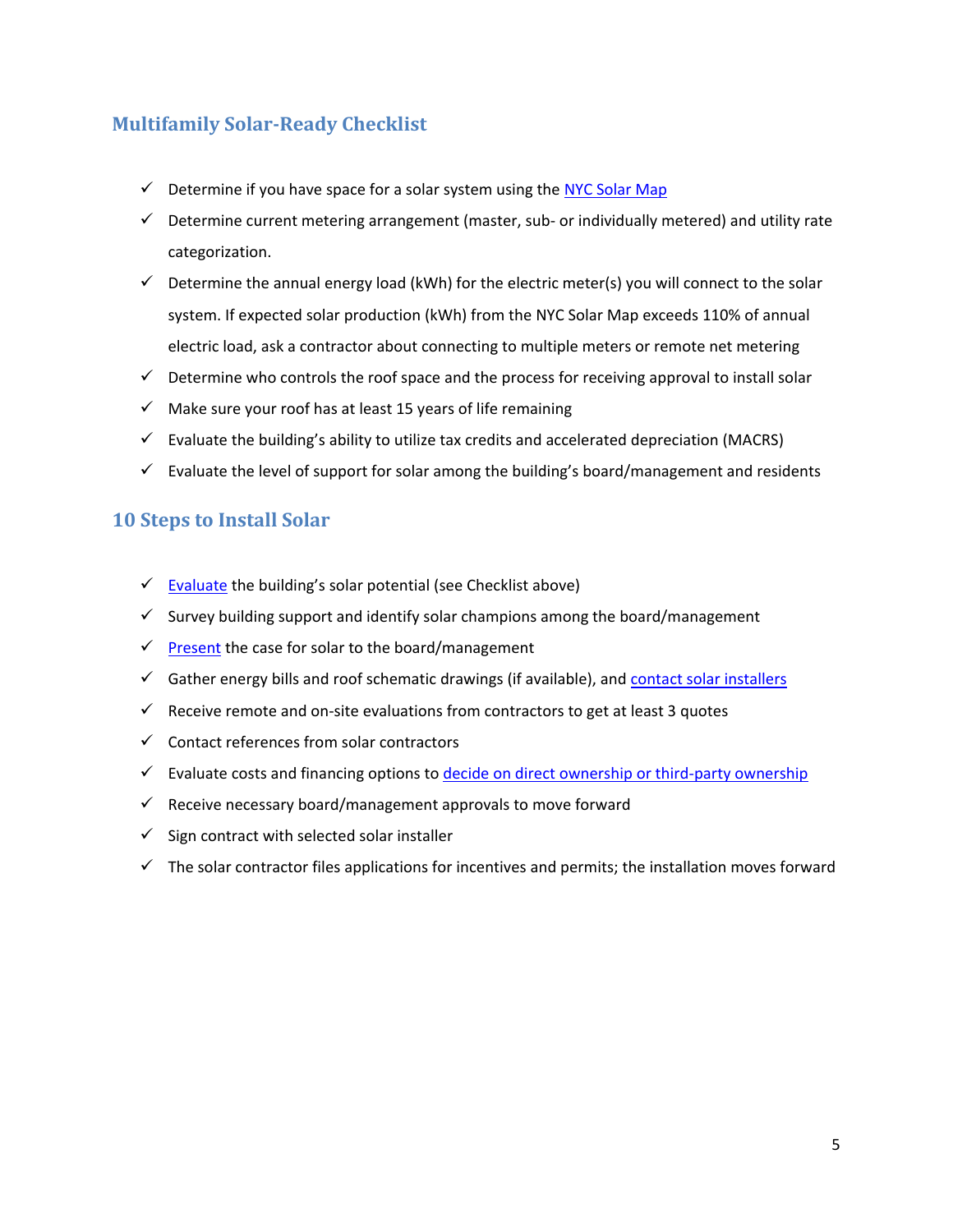# <span id="page-5-0"></span>**Why Should My Building Install Solar?**

## <span id="page-5-1"></span>**Solar Really Does Work in NYC**

It's no secret that New Yorkers pay a lot for electricity. In fact, currently NYC has the highest energy prices of anywhere in the continental United States. As a result, with the availability of various public incentives and tax [credits,](#page-16-0) solar photovoltaic (PV) systems pay for themselves in just



a few years by reducing the amount of expensive electricity that a building needs to purchase from the grid.

What about sunlight? New York is not known as one of the sunniest places in the country, but it receives more than enough sunlight to make solar a good investment. In fact, Germany has some of the highest levels of installed solar power in the world, and it receives far less sunlight than New York – even less than Seattle! Even in winter months, snow typically melts off solar panels quickly on its own and therefore does not significantly reduce solar performance.

As of December 2015, **New York City has installed more than 58 megawatts of solar power – enough to power 8,400 typical homes**. Those 58 megawatts are installed primarily on rooftops – over 2,800 of them so far. Moreover, solar has been growing exponentially in the City – roughly 67% per year. The City aims to have at least 250 megawatts installed by 2025.

## <span id="page-5-2"></span>**Solar Is an Investment That Can Save Your Building Money**

When purchasing a system, installing solar on your building's roof is just like any other investment. There is an upfront cost and over time you get your money back, eventually earning a return, in the form of reduced electricity bills. In most cases, **solar systems on multifamily buildings can pay for themselves in 5-10 years** at 2015 prices and incentive levels.

Currently, solar customers do not need to pay the entire cost of the solar system because there are [tax](#page-16-0)  [credits and other government incentives](#page-16-0) available that significantly reduce out-of-pocket costs. **The ability to utilize all of these incentives will significantly affect the payback period**. If all of them can be monetized, then the payback is often 5 years or fewer. But if the tax credits cannot be used fully because not enough co-op tenant shareholders or condominium management association members can absorb their share of the credit, then the payback will be longer. Without monetizing any credits, they payback can be upwards of 20 years.

In recent years, the availability of [new forms of financing h](#page-18-0)as greatly increased the ability of multifamily buildings, particularly co-ops and condos, to pay for solar incrementally over time, rather than all at once. **This makes solar much more affordable, as it can be treated more like an operating expense than a capital investment.** Popular financing mechanisms include third-party [ownership via](#page-19-0) solar leases [and power purchase agreements](#page-19-0) ("PPAs"), and increasingly [loans.](#page-18-1)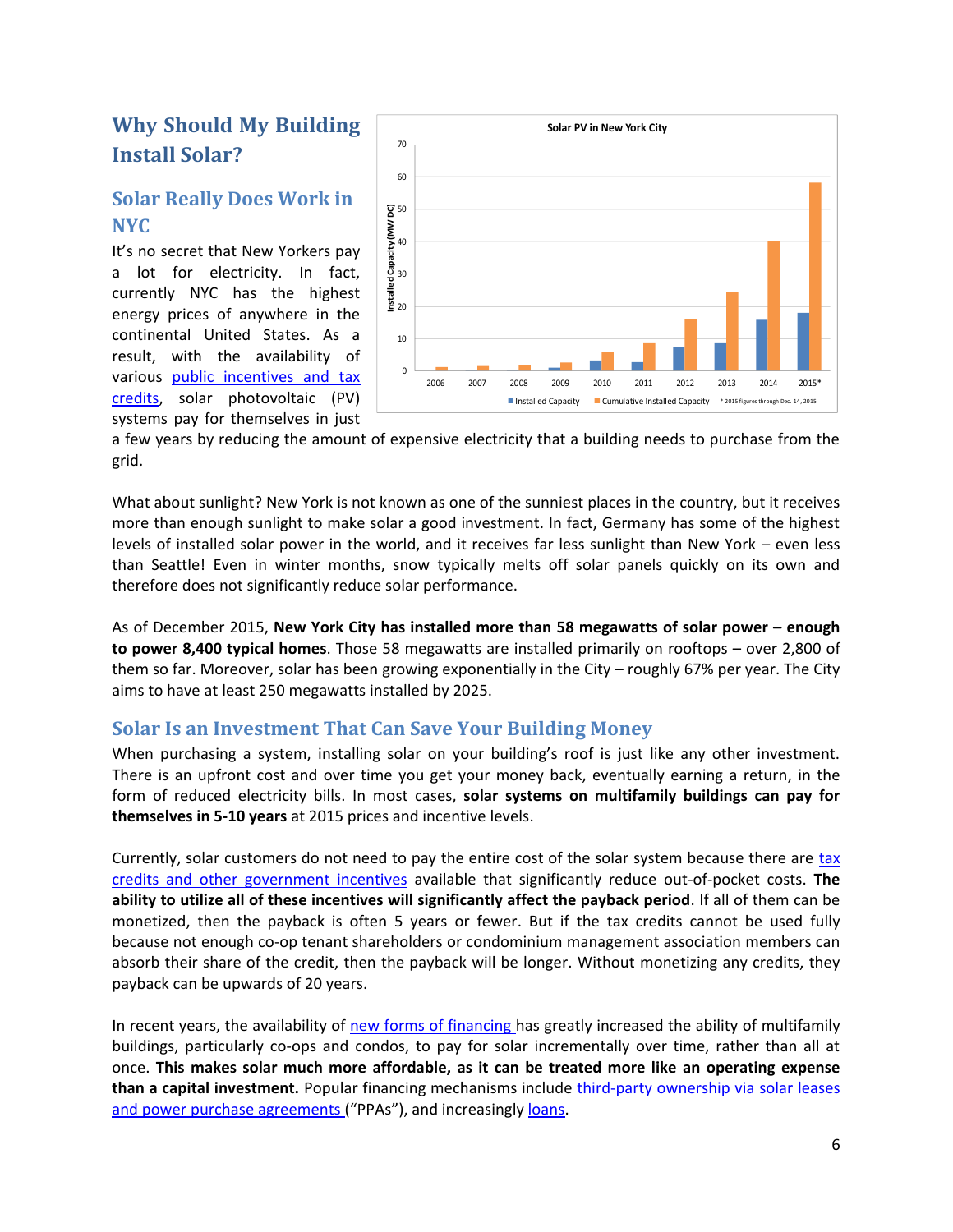#### <span id="page-6-0"></span>**How You Save**

Solar PV reduces a building's energy costs by producing electricity that can be used on site or exported back to the local electric grid. This reduces the amount of electricity that must be purchased from the utility. **After the initial investment in a solar array is recouped, the energy it generates is essentially free**.



**In the case of [systems owned by a third party](#page-19-0) via a lease or PPA, savings are achieved because the regular cost a building pays to the third party for solar energy is less than the cost a building would pay the utility for the same amount of energy from the grid**. This often allows immediate savings with \$0 down, although the total accumulated savings over the life of the solar system are not as great as with direct ownership via a cash purchase or loan financing.

After a PV system is installed, the building will continue to purchase energy from the electrical grid as needed. This is essential because the energy output of the solar array will vary over the course of the year and throughout any given day, depending on the season and the weather. The solar array will not produce any electricity at night. Additionally, most multifamily buildings do not have enough roof space for a PV system that would power the entire building. The connection to the grid ensures the building will always have power (except during power outages), regardless of how much energy the solar PV produces.

If the solar array does produce more energy than can be used on site, it will be exported back to the grid, allowing the building to save through a process called "[net-metering.](http://www.cuny.edu/about/resources/sustainability/solar-america/installer-resources/CommercialNYSNetMeteringFAQ.pdf)" The building's energy meter monitors both the amount of solar energy produced and the energy consumed from the utility (Con Edison, in New York City). On each monthly bill, the customer will pay for the difference, or net, of the energy consumed from the utility minus the energy the solar PV system produced. **In a given month, if the solar system produces more energy than the building consumes, the utility provides net-metering credits that can be used to offset energy usage from the utility in future months. You can think of it like rollover minutes on a phone plan.** Con Edison has an introductory video [here.](http://www.coned.com/dg/solarenergy/)

## <span id="page-6-1"></span>**What Is Solar, How Does It Work, and How Does It Attach to a Building?**

Solar Photovoltaic technology converts light from the sun into useable electricity. Solar photovoltaic (or simply, PV) panels are typically mounted to a building's roof, and absorb sunlight to generate electricity, which can be used to supply the energy needs of the building.

**Because solar PV systems have no moving parts and operate automatically, they are relativity simple in design and require minimal maintenance**. They are made up of 5 primary components: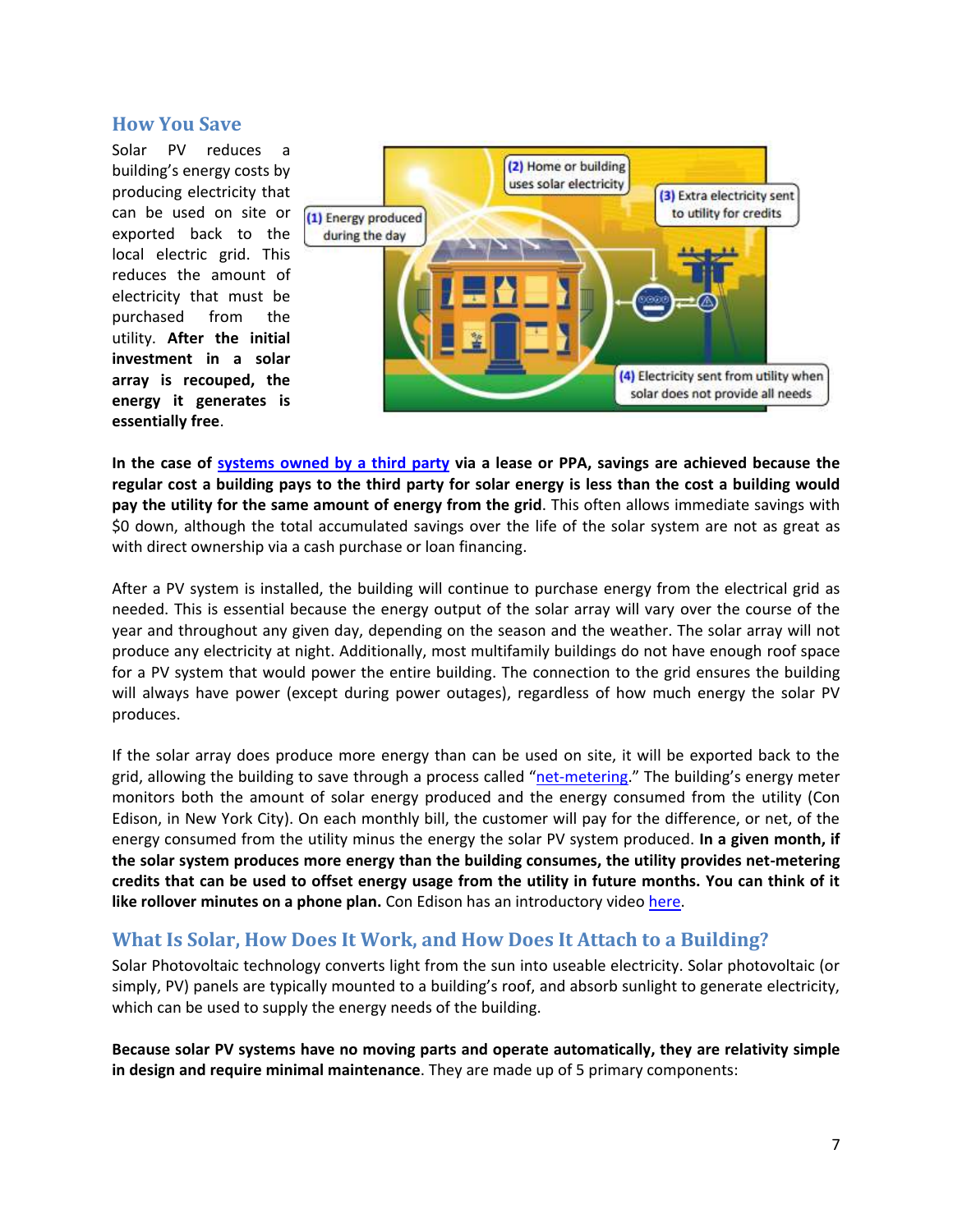- 1. Solar PV panels (or modules) which when connected together are collectively called an "array"
- 2. A power inverter, which converts the electricity generated from the PV array from direct current (DC) into alternating current (AC) for use in the building
- 3. Racking, which mounts to the roof's structure to secure the PV array in place
- 4. Wiring and electrical conduit piping, to connect the system's components with the building and electric grid
- 5. Performance monitoring systems, to track the energy produced by system and to identify any equipment malfunctions

#### **Solar PV systems can be installed on a roof using two different methods of racking:**

- 1. **mounting that penetrates the roof membrane**
- 2. **a ballasted set-up that does not penetrate the roof**

The choice of racking depends on the individual building, but it can impact the roof's warranty (even though once installed solar PV systems will often extend the life of a roof by protecting it from the elements). For a full discussion, read [this section.](#page-12-0)

Solar PV systems and components come with a variety of warranties that vary by brand and manufacturer. Commonly, **solar panels typically come with two types of warranties:**

- 1. **The production or output warranty** guarantees that the panels will produce at a specified percentage of their nameplate power rating after a given amount of time, since PV panels typically degrade overtime – about .5% per year on average. The production/output warranty is most commonly 80-90% production at 25 years, which may be supplemented by a separate warranty that covers degradation after a one-year "burn-in" period.
- 2. **The materials or equipment warranty** covers equipment failure from manufacturing defects, durability, exposure to the elements, and other factors. These warranties are most commonly 10- 12 years, although some manufacturers offer longer coverage.

Warranties are also available for the solar system's inverter, which converts direct current (DC) electricity into alternating current (AC) the standard current in the U.S. Warranties for standard "string" inverters, which involve a single inverter for the array of panels, are commonly 10-12 years. However, warranties for microinverters and power optimizers, both of which operate at the panel level rather than the array, are often 25 years.

## <span id="page-7-0"></span>**What Challenges Can I Expect?**

While solar energy has thrived in other parts of the country, its massive potential is just beginning to be tapped in New York City. There are several challenges that remain, particularly for multifamily buildings:

- Many of New York City's buildings are old and present unique challenges to installing solar. If the roof is in poor condition, it will need to be repaired or replaced prior to solar installation.
- **Compared to other property types, cooperatives and condominiums have a difficult time taking advantage of the tax credits that help make solar such a good investment**. Both state and federal solar tax credits can be claimed by condo owners or co-op shareholders on a pro rate basis. For example, if a co-op has 1000 shares, and if the solar system on their building is eligible for \$100,000 in total tax credits, then \$100 in credits can be claimed per share. However, unlike a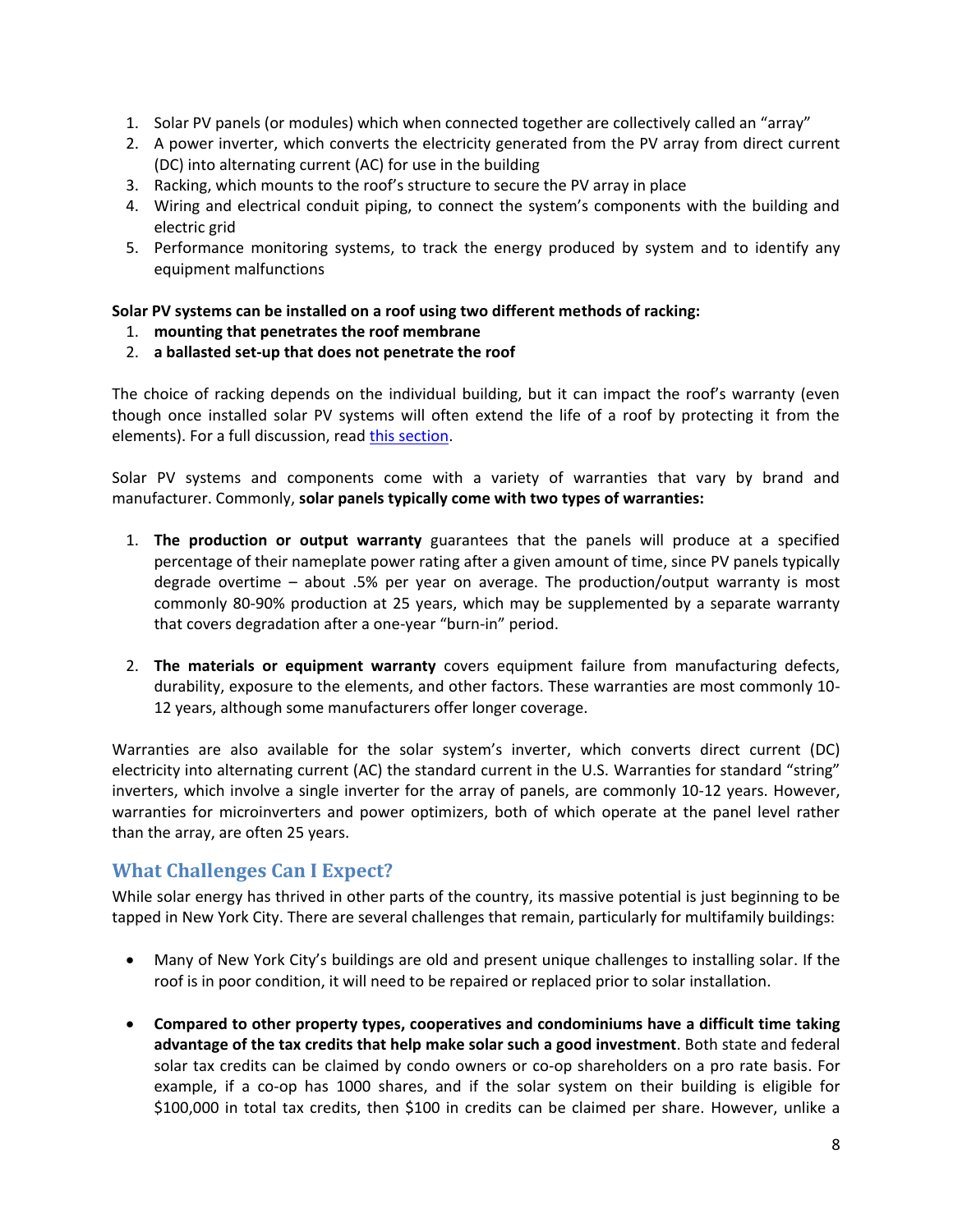single-owner building, multiple shareholders will need to be educated, convinced, and coordinated in order for the tax credits to be filed correctly in the necessary timeframe. Further, if the tax credits are to be aggregated to help pay down the cost of the system, then the co-op will need to put in place a mechanism through which such remuneration can occur, be it through short-term adjustments to maintenance payments for those who received credits, or by some other means of collection. The process required for such coordination can be a very complex, time-intensive undertaking. Each co-op's capacity and willingness to take it on will depend on its own unique circumstances, membership, and governance structure. **Additionally, in most multifamily co-ops or condos, not all shareholders or owners pay a sufficient level of income tax to fully avail the tax credits**. In the case of the example above, if only 70% of the co-op's 1000 shares are owned by shareholders who pay high enough income taxes to utilize the tax credits, then only \$70,000 of the maximum \$100,000 can be claimed against the total cost of the system. Determining the collective tax equity of all owners or shareholders upfront is essential to determining the system payback and return on investment, but adds up-front complexity to the overall process. Given the many other responsibilities that volunteer boards and management bear in order to ensure the day-to-day operations and long-term maintenance of their buildings, the overall effort required may prove too daunting, and ultimately dissuade them from seriously considering solar. Discuss your options with a tax attorney and if monetization is a problem, you may need to consider [third-party ownership models.](#page-19-0)

- **Taller multifamily buildings will often incur higher costs** because of the added expense of lifting panels to the roof with large cranes. The ability to use service elevators for bringing the equipment to the roof can reduce construction costs. At the same time, taller buildings have less available roof space for solar relative to their overall electricity needs. This means that tall multifamily buildings may end up paying more for a solar system that may only cover a small share of their energy needs, limiting the attractiveness of the investment. Higher costs will typically become a factor above 3 stories, although they may only be in the range \$0.05-\$0.15 per watt. If your building is tall, discuss your options with a contractor.
- There are fewer financing products available to multifamily buildings than smaller residential customers or larger commercial/industrial ones. Multifamily buildings have tended to fall in between these two large markets and so it can be more challenging to access financing. **Be sure to**



**Dumont Green** in East New York: 8-story, 176 unit, low-income rental building. 80.5 kilowatt solar system provides power to cover 80 percent of the laundry facilities, elevators, common areas, and security systems.

**ask your contractor about the [financing options](#page-18-0) available to your building**. You can also consult the [New York City Energy Efficiency Corporation](http://nyceec.com/) (NYCEEC), an independent, non-profit financial corporation established by the City of New York that provides custom-tailored solutions to close financing gaps for buildings and clean energy project developers.

#### <span id="page-8-0"></span>**Other Benefits of Solar**

There are some benefits of solar that go beyond dollars and cents. As a carbon-free technology, **solar reduces our City's contribution to climate change**. It can also improve the reliability of our energy-delivery system by providing additional power in areas of high electricity demand and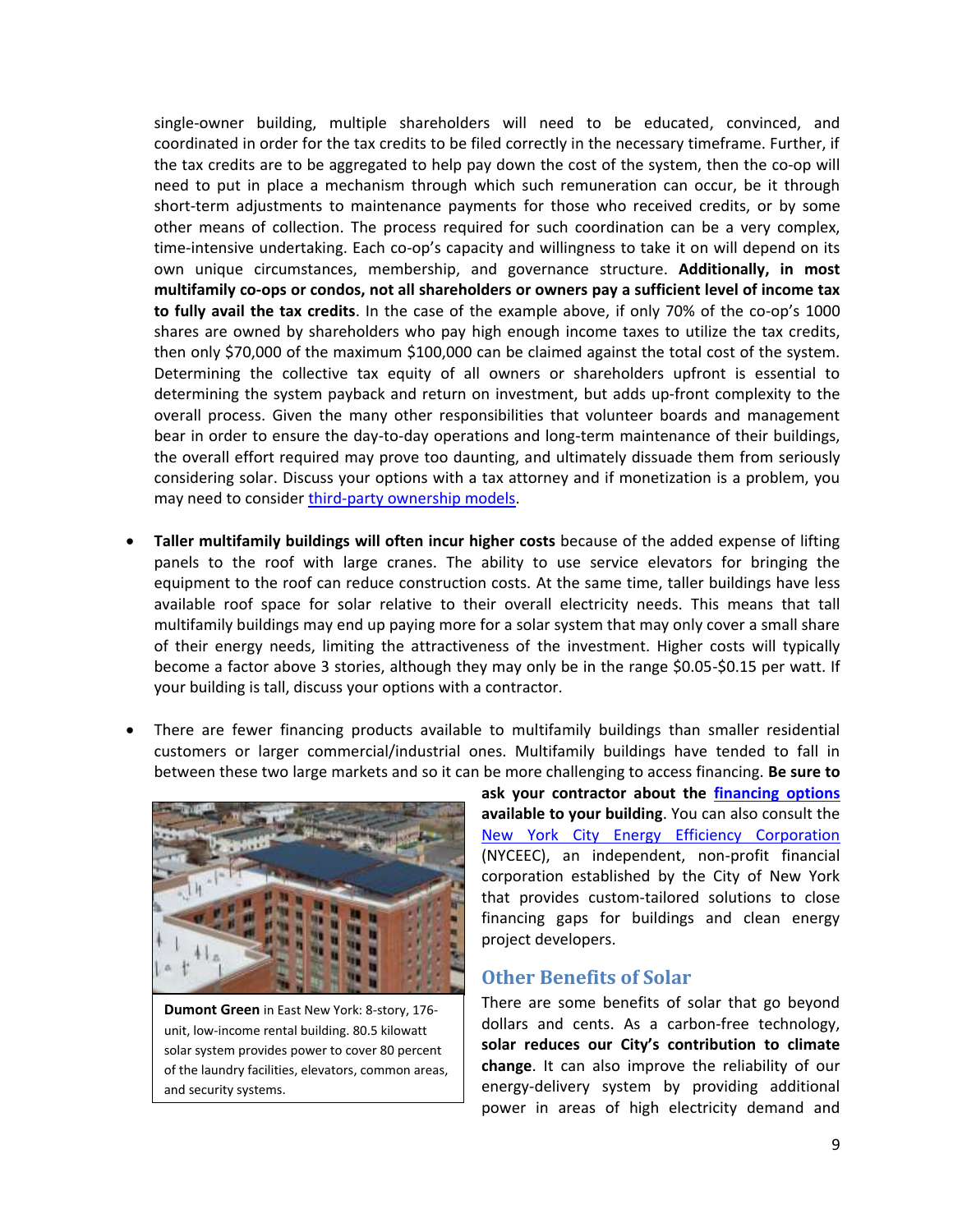reducing strain on the grid. In fact, solar arrays greater than 200 kilowatts can receive [additional](http://www.cuny.edu/about/resources/sustainability/solar-america/sez.html)  [incentives](http://www.cuny.edu/about/resources/sustainability/solar-america/sez.html) if they are located in areas of high electricity demand where they are most beneficial to the electric grid. Solar can also be combined with energy storage batteries or special inverters to enhance New York's resiliency to extreme weather and subsequent blackouts. **Resilient solar systems can provide energy in the aftermath of natural disasters or other emergencies which disrupt energy delivery, such as what was experienced during Hurricane Sandy**. As of 2015, combining solar with battery storage is a relatively new proposition in NYC, but [Con Edison incentives](http://www.coned.com/energyefficiency/demand_management_incentives.asp) may be available for battery systems that provide [energy demand](#page-11-2) reduction. Ask your contractor about whether this option could work for your building.

## <span id="page-9-0"></span>**Is My Building a Candidate for Solar?**

## <span id="page-9-1"></span>**Determine If You Have Space**

The first place to consider installing solar on a multifamily building is the roof. **As a starting point for evaluating your roof, visit the [NYC Solar Map](http://www.nycsolarmap.com/)**, which will provide an estimate of your building's solar potential measured in kilowatts of solar PV that can fit on the roof. You will eventually need an inperson site assessment from a solar contractor to confirm the Map's assumptions, particularly because premium, high-efficiency panels can generate more power in a smaller amount of space. These highefficiency panels can make a project more viable if your roof's space is constrained. (The NYC Solar Map will be incorporated into the [New York State Solar Map and Portal,](http://www.nysolarmap.com/) which will be launched shortly)

The Map uses an algorithm to account for the factors that might limit the size of a solar array. There are typically four factors that have the greatest impact on solar in NYC:

- 1. Orientation, such as whether the roof allows panels to face south
- 2. Shading, such as shadows from trees or other buildings
- 3. Obstructions, such as vents, pipes, and bulkheads
- 4. Fire Code regulations



When setting your expectations for a solar installation, it is important to understand how these factors may limit your available space for solar.

 Orientation: **The tilt angle and direction of your solar panels determines the amount of energy they generate, both at different times of the day and the year**. To maximize total annual production in New York, panels would be oriented South with a tilt angle equal to the City's latitude (40 degrees). However, the layout of a building's roof and other engineering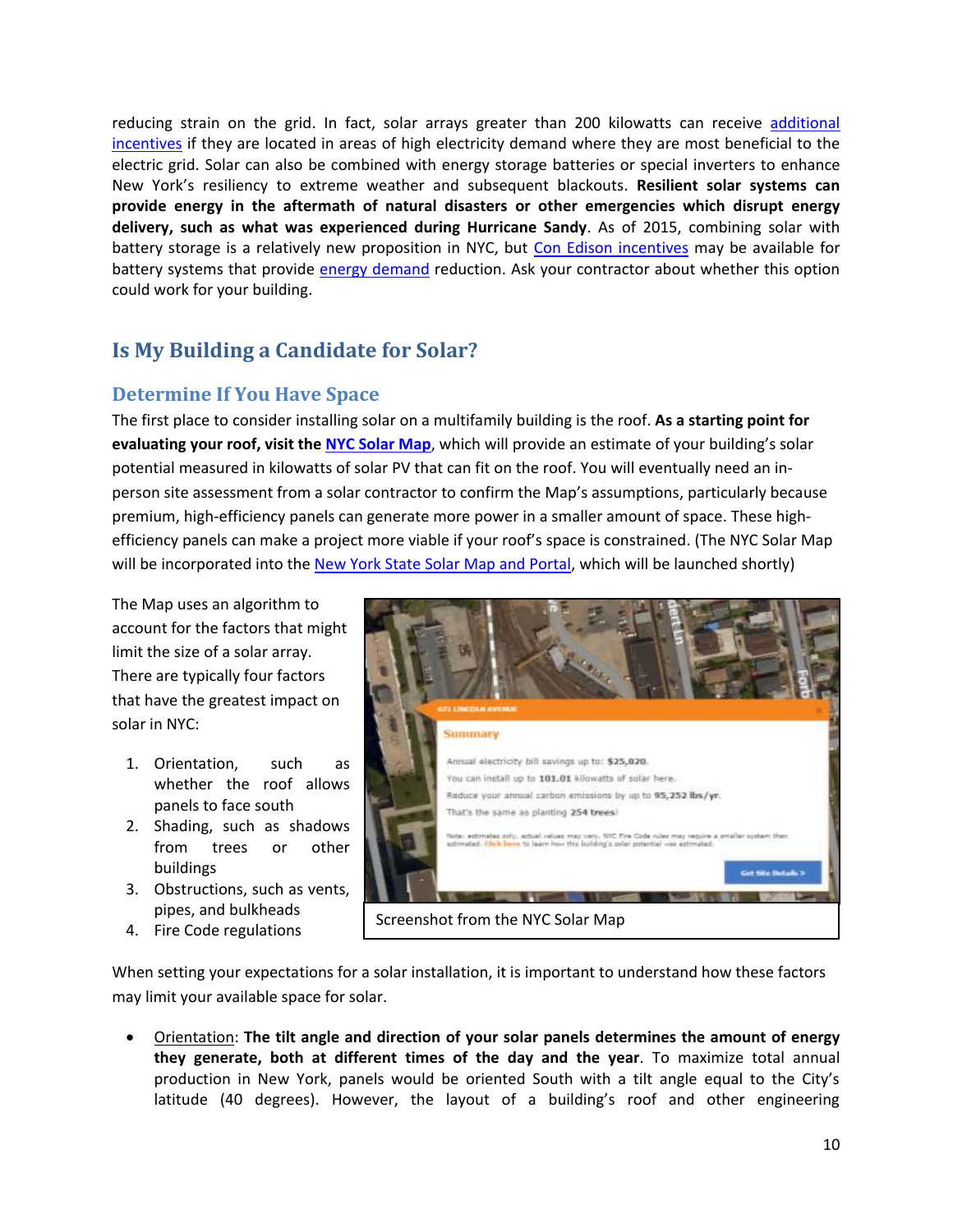considerations often make this design impractical. As a result, panels are sometimes oriented Southeast or Southwest and tilted at angles closer to 10-15 degrees. On flat roofs with limited space, panels are sometimes installed flat so they can be placed closer together. This reduces annual energy production per panel but often allows for more panels to be installed for greater total output. West-facing panels can maximize production later in the afternoon when electricity demand is often higher. A solar contractor will help you determine the best orientation of solar panels for your roof. If a system is designed so that it produces 20% less than what is considered optimal, its incentive from NYSERDA's [NY-Sun Incentive program](#page-16-2) will be reduced proportionally.

- Shading: Your roof may appear clear of any shade, but **shadows need only to appear for part of the day to impact the production of a solar system**. As the sun sweeps across the sky, shadows will move, and even a building down the block may shade part of your roof enough to make it unfit for solar. Microinverters or DC power optimizers used on individual panels can reduce shading impact on the overall array by isolating the effects to specific panels.
- Obstructions: **It may be unsafe or against building and fire codes to install panels over small pipes or exhaust vents, depending on their temperature and the racking system chosen**. Other rooftop obstructions can cause similar problems, requiring panels to be installed around rather than over them.
- The NYC Fire Code: **The Fire Code has certain rooftop access requirements so that firefighters can effectively land on and navigate a roof in the case of an emergency**. For flat-roofed buildings less than 100' in height, the code requires a 6-foot by 6-foot unobstructed landing zone for every 12 feet of frontage building edge. There must also be one 6-foot wide clear path for every 100 feet of building length that connects these landing zones and travels from the front to the rear as well as between both sides. Additional clearance is required around doors and fire escapes. The full Fire Code can be read [here,](http://www.nyc.gov/html/fdny/apps/pdf_viewer/viewer.html?file=firecode_chap_05.pdf§ion=firecode_2014) but the significance for your evaluation is that these clear paths and setbacks limits space for solar panels. For example, **a 10,000 square foot roof would require at**



**least 1,164 square feet (11 percent) for fire access**. Smaller buildings will have a higher percentage of roof space reserved for fire access paths.

If your roof does not have enough space for solar, you could explore other locations, such as a parking garage or carport if they are available.

Example of required clear paths to comply with the NYC Fire Code. The red indicates clear paths on one section of the building but note that clear paths are required on each part of the "H"-shaped roof.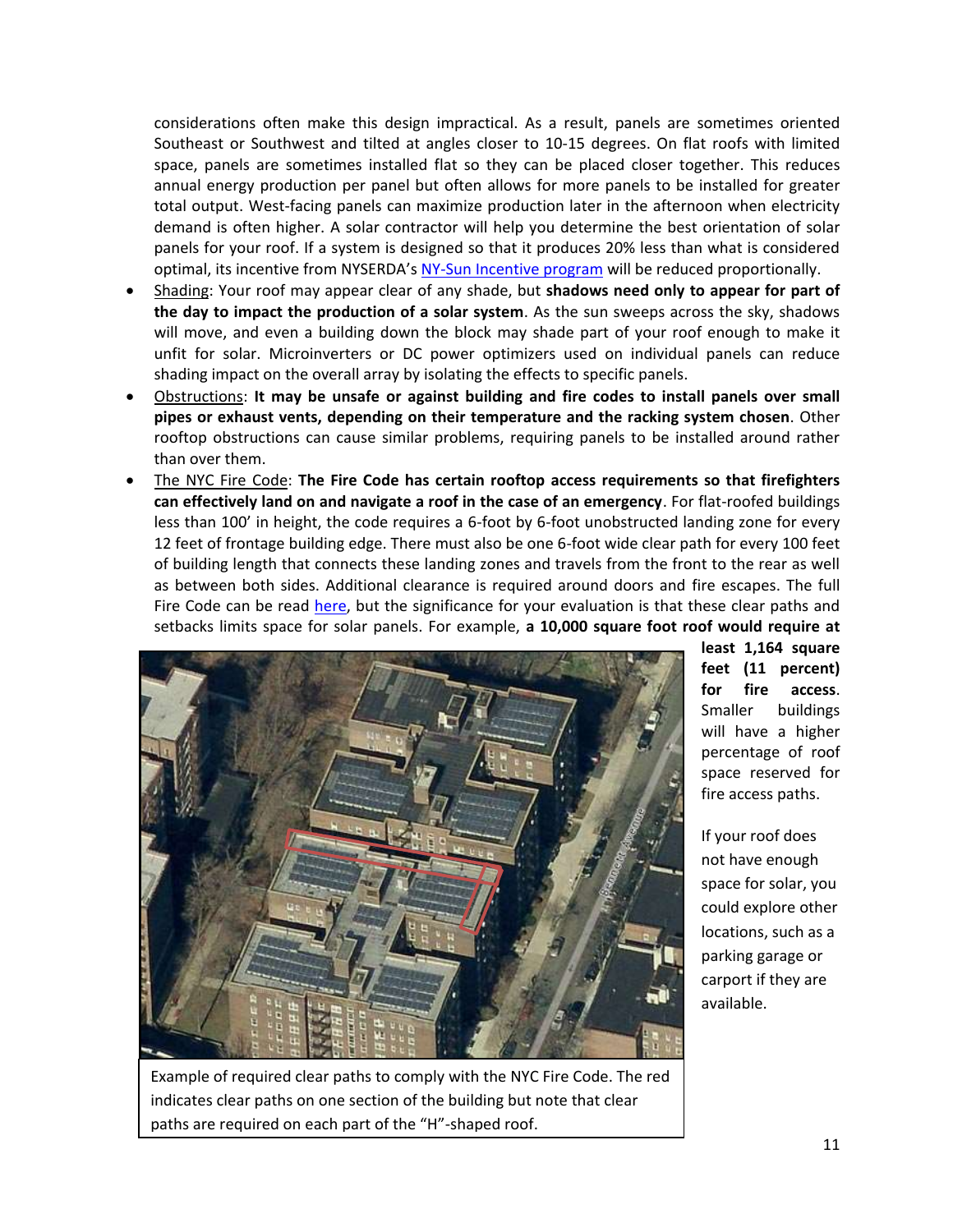## <span id="page-11-0"></span>**Determine How Large a System Can Be Installed**

A typical individual solar panel is slightly smaller than 5.5' by 3.5' or 6.5' by 3.5'. The amount of power a single panel generates varies by manufacturer and model, but typical panels as of the year 2015 are rated between 230-275 watts DC with higher efficiency panels reaching 327-345 watts DC. As a result, **power density typically ranges from 10 to 20 watts per square foot**. A 30-kilowatt system on a multifamily building might require 2,000 square feet. Panel technology and efficiency is consistently improving. In a few years, a 400-watt DC panel might be developed to use the same amount of space as today's panels.

## <span id="page-11-1"></span>**Check Your Zoning**

New York City's zoning laws affect the installation of solar panels. The "[Zone Green Text Amendment](http://www.nyc.gov/html/dcp/html/greenbuildings/index.shtml)" passed in 2012 provided greater flexibility for solar installations, allowing them to exceed maximum allowed building height in certain cases. Despite these changes, zoning will still need to be considered for any installation. For example, **a Landmark building or a building in a Historic District will be subject to specific requirements that may increase costs and restrict where on the roof the panels can be installed**.

 Find your building's zoning by using the City's [Zola zoning and land use map.](http://maps.nyc.gov/doitt/nycitymap/template?applicationName=ZOLA)



and land use map

## <span id="page-11-2"></span>**Check Your Utility Bill for Energy Consumption**

The size of the solar system you can install depends not only on available roof space but also on your building's electric load. **Your solar array will need to be interconnected to a utility electric meter** (Con Edison in NYC) in order to receive NYSERDA's [NY-Sun incentives](#page-16-2) and qualify for net metering, which allows excess energy generated to be sent back to the grid in exchange for electric bill credits.

Additionally, to qualify for the NYSERDA's NY-Sun incentive, the solar array must be expected to produce energy equal to no more than 110% of the total kilowatthours (kWh) consumption from the previous 12 months of electric usage through the associated meter. **Most multifamily buildings connect their solar array to the meter for common areas, such as hallways, elevators, and the lobby**. For these cases, it is important to keep the 110% of consumption limit in mind. For example, if



your building uses 20,000 kWh per year in common electric load, it could not receive an incentive for a solar system larger than one expected to produce 22,000 kWh per year. **For taller buildings, with a high**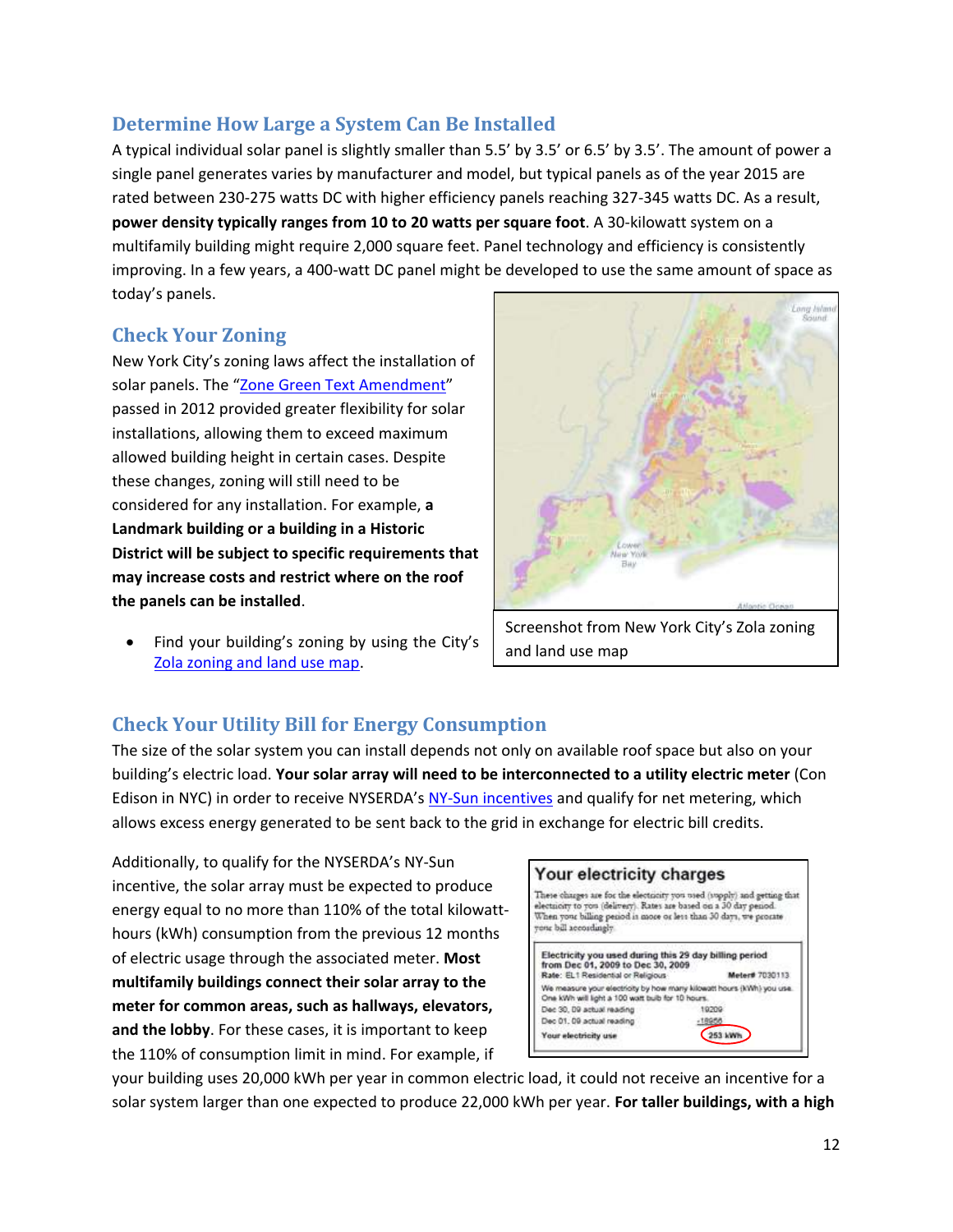**ratio of electric load to roof space, this is generally not an issue because the energy production from the largest solar array that can fit on the roof would be much smaller than the common electric load**. But it could be a problem for buildings with greater roof space and smaller electric loads. **It is possible to connect a solar system to multiple electric meters to avoid this problem, but this requires the permission of the account holder of each meter.**

Although most multifamily buildings will offset common electrical consumption, **master-metered or sub-metered buildings are able to offset both common electric consumption and individual unit electric consumption.** Master metering can thus facilitate a larger solar array, due to the 110% rule mentioned above, if roof space allows it.

Additionally, it is important to consider the *utility tariff*, or rate classification, that applies to the meter connected to the solar PV system. Most multifamily buildings are on a tariff that requires paying the utility for both consumption charges (kilowatt hours or kWh) and demand charges (kilowatts or kW).

- **Consumption charges** are based on the total number of kWh used.
- **Demand charges** are often based on the highest level of electricity supplied over a 15 or 30 minute time period in the billing cycle, a.k.a. 'peak demand.'

**It is important to note that peak demand usage and thus demand charges are rarely reduced with solar**. For more information, view CUNY's [Commercial Net Metering FAQ.](http://www.cuny.edu/about/resources/sustainability/solar-america/installer-resources/CommercialNYSNetMeteringFAQ.pdf)

## <span id="page-12-0"></span>**Make Sure Your Roof Is Ready for Solar**

Once you have determined how large a solar system your building can install, it is important to make sure your roof is ready and able to host the system. The most important factor is the roof age. Most solar systems are warranted for 25 years, and many last even longer than that. **If your roof needs to be replaced during the lifetime of the solar system, the cost of removing and reinstalling the panels will need to be incorporated into the economic analysis of your solar array**.

**As a general guideline, there should be at least 15 years of remaining life in the roof before installing solar panels**. If there are less than 5 years left on the life of the roof, your building could replace the roof and then install solar or wait until the end of the roof's life when it must be replaced anyway. If the roof has between 5 and 15 years of remaining life, your building could also consider repairing it to extend its life before installing solar. Even if a roof has a significant lifetime remaining, its condition should still be evaluated prior to installing solar. It is prudent to consult a roofing professional.

#### **Solar can be installed on a roof in two ways:**

- 1. Roof-penetrating racking
- 2. Ballasted racking

Roof-penetrating racking will anchor the system to the roof using screws or bolts that pass through the roof and attach to internal structures, such as rafters. Ballasted racking systems use weights to secure the PV panels to the roof, meaning few to no roof penetrations will be required. Ballasted racking is only possible on flat roofs. Each option has advantages in different circumstances, which can be discussed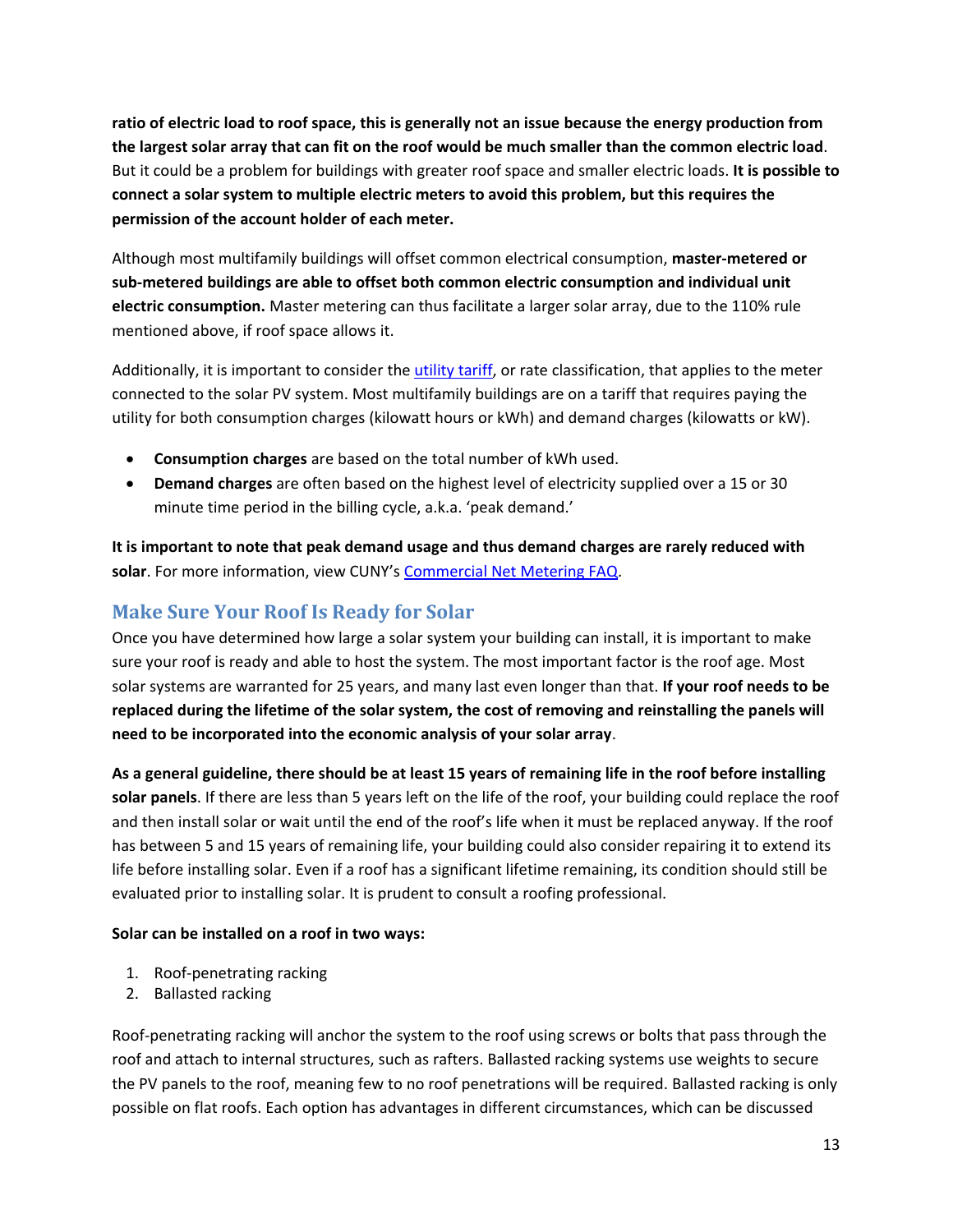with your solar contractor. However, building management should consider how each option would affect the roof and its warranty.

**A ballasted system may add significant weight to the roof, so your contractor or a professional engineer will need to perform an evaluation to ensure that your roof is capable of holding the extra weight**. NYC requires a NYS Professional Engineer or Registered Architect to assess the added load in order to receive a building permit. Ballasted systems typically restrict panel angle to 10-15 degrees, which impacts performance. Ballasted racking is also more challenging to arrange around obstructions, such as vents, that could be built over with a penetrated system on elevated racking.

**Roof-penetrating racking goes through the membrane of the roof, and may void existing roof warranties.** The language of any roof warranties should be consulted to evaluate the impact of installing a solar PV system. Roof warranties can either cover the materials themselves, which is often provided through a manufacturer's warranty, or the workmanship of the contractors who installed the roof. You should also consult your solar contractor on additional workmanship warranties they may provide for sealing the penetrations from the racking and preventing future leaks.



Ballasted Racking [© Steve Wilson,](https://www.flickr.com/photos/steve-wilson/4465111245/in/photolist-7NyS1D-7NyS8R) 2010 [CC License](https://creativecommons.org/licenses/by-nc/2.0/)

**Once a solar system is installed, it can reduce wear and tear on a roof because it protects the roof from the sun, weather and elements.** Regardless of the racking, your contractor's structural engineer will likely want to look at structural drawings and schematics of the roof to ensure it can carry the load of a solar system. Having these ready for a contractor will be a big help.

## <span id="page-13-0"></span>**Check Who "Owns" the Roof Space**

 $\overline{\phantom{a}}$ 

If your roof is ready for solar and you have sufficient space, the next step is to determine who has controlling rights to the roof space and whose permission is required to install a solar array. While these questions are straightforward for buildings owned by a single entity, the situation may be different for cooperatives and condominiums. The rooftop of many co-ops and condos is a common resource shared by all owners and shareholders, but in some cases the owners of the top-floor unit(s) have exclusive roof rights for a roof deck or other specific uses.

Even in the case that the roof is a common resource, the process for approving a solar installation can vary depending on the type of building and its bylaws. For example, New York State's Condominium Act stipulates that if proposed alterations would make changes in the permanent character of the building then this must be voted on by the entire community, rather than just the board.<sup>1</sup>

 $^{\text{1}}$  New York Law Journal. Volume 248, No. 90. Nov. 12, 2012. http://www.stroock.com/sitefiles/pub1253.pdf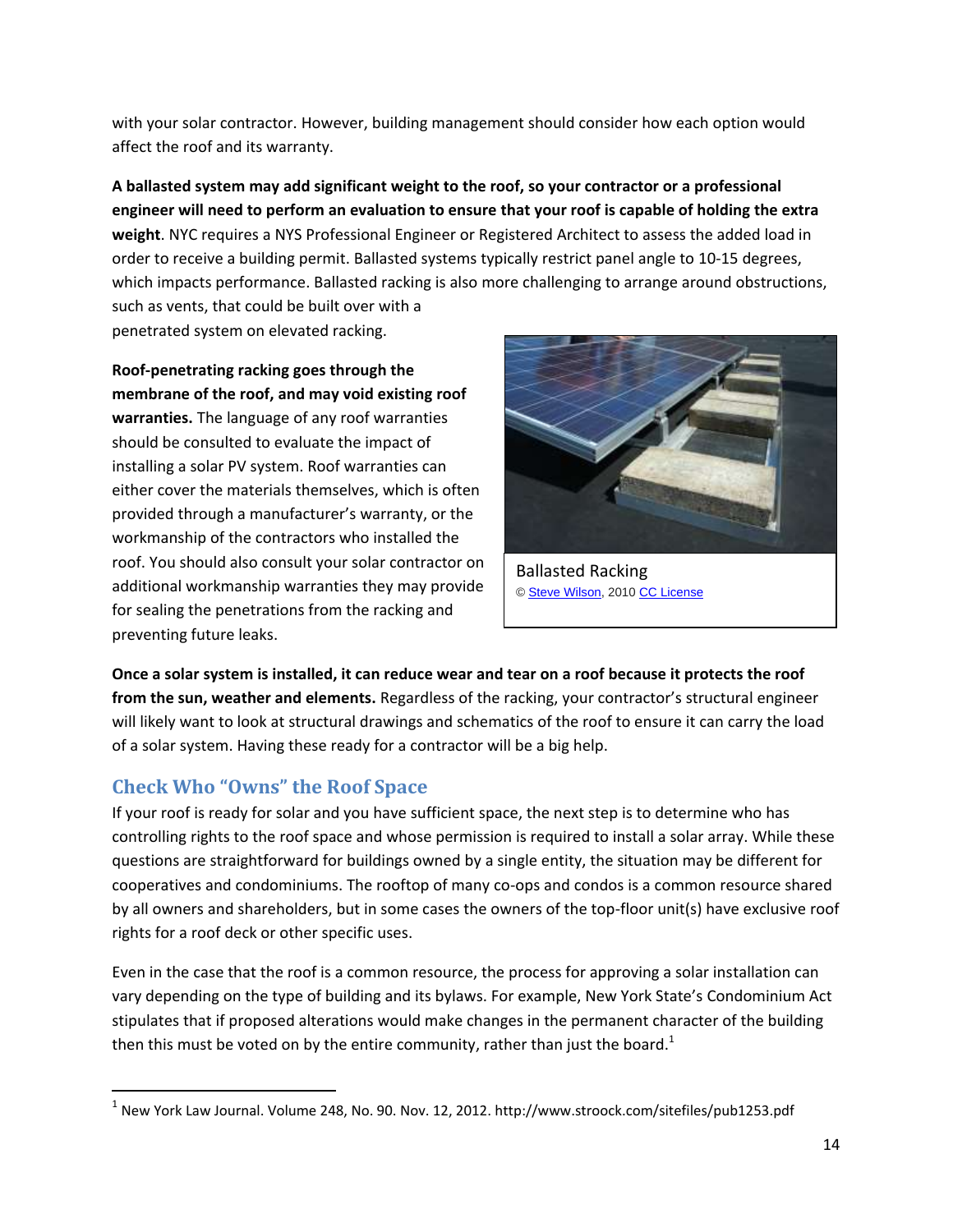**To ensure all legal factors relevant to the use of the roof for solar are taken into account, it is important for co-ops to check their certificate of incorporation, by-laws, and proprietary lease and for condos to review their declaration and by-laws.** Ultimately, the solar array will need to connect to at least one utility meter, so your building should also determine which meter(s) will be used and their account holder(s).

## <span id="page-14-0"></span>**What If My Roof Is Not a Good Fit for Solar?**

**If you find your roof is not a good fit for solar, an alternative is to evaluate other parts of the building's property, such as parking lots or garages, to see if they could host a solar array**. Although it is rare in New York City because of small lot sizes and shading from other buildings, if your building has unshaded space in its lot, you could also consider a ground-mounted solar array. Ground-mounted systems are often mounted on poles installed in the ground.

As long as the solar system can connect to a utility electric meter, it can take advantage of net metering. In fact, **if building management has a meter in the same name on a different property, a solar array could be interconnected to this meter and any excess net metering credits could be transferred to the other property's utility account through a process called Remote Net Metering**. To learn more about



Multifamily Performance Program Credit: NYSERDA

this, read CUNY's [Commercial Net Metering FAQ.](http://www.cuny.edu/about/resources/sustainability/solar-america/installer-resources/CommercialNYSNetMeteringFAQ.pdf)

If it is still impractical for your building to install solar after considering its roof and surrounding property, solar is not a feasible option right now. However, **your building should still consider energy efficiency improvements as a way of going green and saving money**. NYSERDA's [Multifamily Performance Program](http://www.nyserda.ny.gov/Energy-Efficiency-and-Renewable-Programs/Multifamily-Performance-Program/Multifamily-Performance-Program.aspx) (MPP) offers expertise, technology and incentives to permanently improve a multifamily building's energy performance through proven technologies.

#### **Shared Solar and Community Net Metering**

**"Community shared solar" programs, "[Shared Renewables](http://ny-sun.ny.gov/Get-Solar/Community-Solar)" or "Community Distributed Generation (DG)," allows individuals and businesses to purchase or subscribe to portions of a large solar array based off-site and managed by a third-party**.

These programs have been developed in several states as a way to provide access to the economic benefits of solar to renters, residents of multifamily buildings, and others who cannot install solar on their rooftop. **New York State's Community Net Metering policy**, which was [approved](http://documents.dps.ny.gov/public/Common/ViewDoc.aspx?DocRefId=%7b76520435-25ED-4B84-8477-6433CE88DA86%7d) by the NYS Public Service Commission in July 2015, allows the output of a single solar array to be distributed as credits to multiple utility bills. This allows residents of a multifamily building with a roof that is not a good candidate for solar the opportunity to "subscribe" to a portion of an off-site solar array and receive credit for its energy production on their electric bill. Community shared solar projects must have at least 10 subscribers, and each member must receive 1,000 kWh of net metered credits per year – not to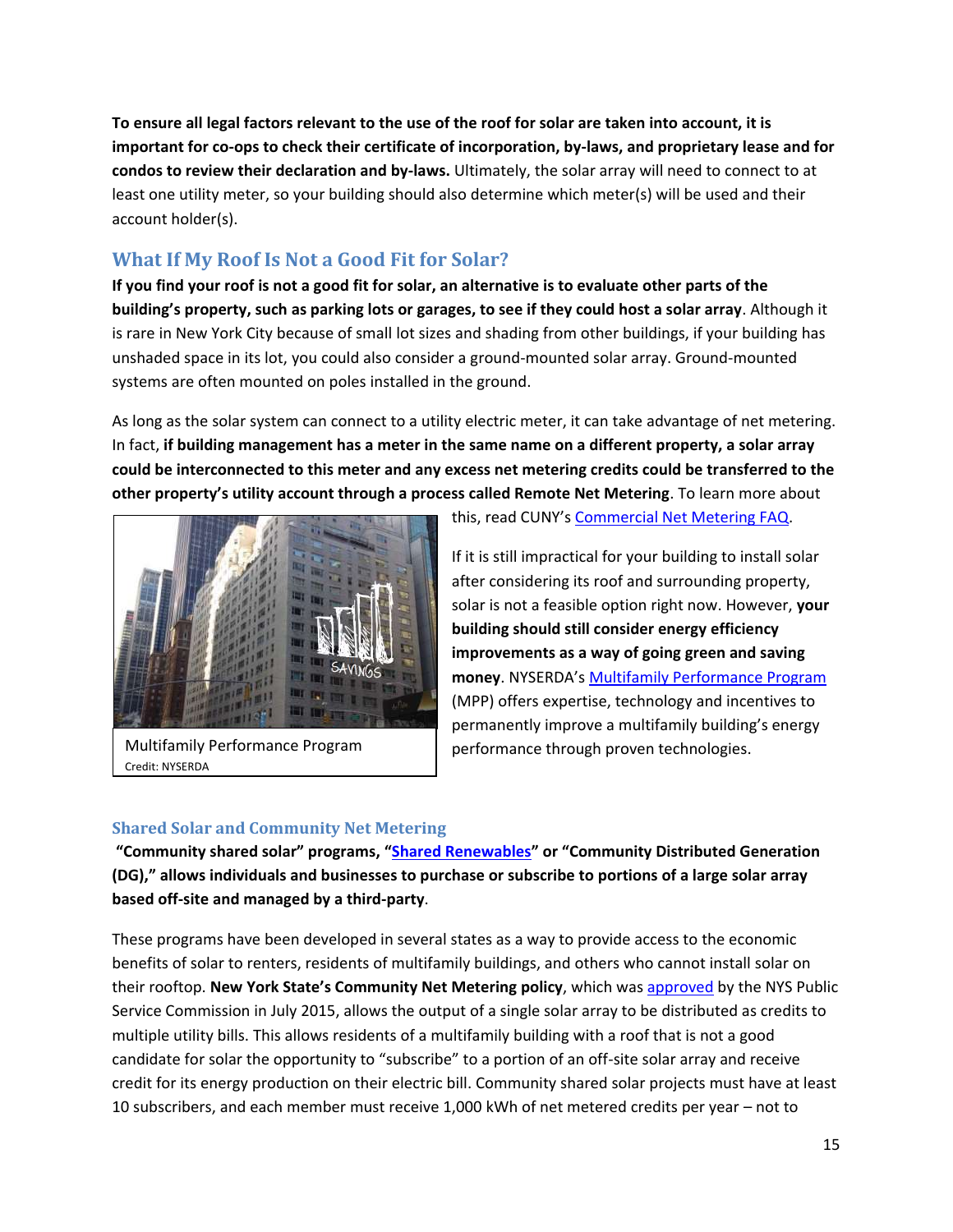exceed their historic average annual consumption. Subscribers with an average monthly peak of 25kW or greater cannot account for more than 40% of project credit allocation.

There are two phases to the **NY-Sun Community Distributed Generation** or 'Shared Renewables' program.

**Phase 1** began on October 19<sup>th</sup>, 2015, whereby projects may interconnect to the grid if they fall within a "Community DG Opportunity Zone," which are designated by each Investor Owned Utility (IOU), or have at least 20% of its subscribers be low-income residential customers, which are defined as a customer participating in a State or utility energy assistance program[. Con Edison DG Opportunity Zone](http://www.arcgis.com/home/webmap/viewer.html?webmap=40f8947e9f2e4536bc546cc5e8e726d4&extent=-74.9425,40.4958,-72.9142,41.3353) | Con [Edison's Community DG tariffs](https://www2.dps.ny.gov/ETS/search/searchSubmissionID.cfm?sub_id=2783699)

**Phase 2** opens to all IOU customers regardless of income level or location within a Community DG Opportunity Zone on May 1, 2016. Community shared solar subscribers must reside in the same utility and NYSIO zone where the project is located. [NY-Sun Community DG webinar](http://ny-sun.ny.gov/About/Stakeholder-Meetings)

Community Distributed Generation policies only apply to Investor Owned Utilities, and thus do not apply to PSEG Long Island utility customers. PSEG Long Island has indicated that it will develop its own shared renewables program.

## <span id="page-15-0"></span>**What Are the Options for Paying for Solar on a Multifamily Building?**

### <span id="page-15-1"></span>**The Cost of Solar**

The cost of solar is typically measured in dollars per watt of power installed. In NYC, the average price of systems larger than 25 kilowatts was \$4.66 per watt in 2014, meaning a 25-kilowatt project would cost \$116,500 before incentives, depreciation, and tax credits are accounted for – which can reduce the net cost by more than 80%. However, this **average price obscures large variation in prices between boroughs and individual projects**.

There are numerous factors unique to a given multifamily building that will affect the price, so it often easier to think about payback time until you obtain a quote from a contractor. **Payback periods of 5-10 years are typical for buildings able to utilize all tax credits, and some buildings can even see quicker paybacks. If your building's owners or tenantshareholders are unable to monetize tax credits, the payback will likely be closer to 15-20 years**. However, [third-](#page-19-0)



[party ownership](#page-19-0) financing models, such as power purchase agreements and leases, can help to utilize tax credits and provide immediate savings but the overall lifetime savings to the building owners/tenant-shareholders will be less than if the solar array is purchased outright. If your building is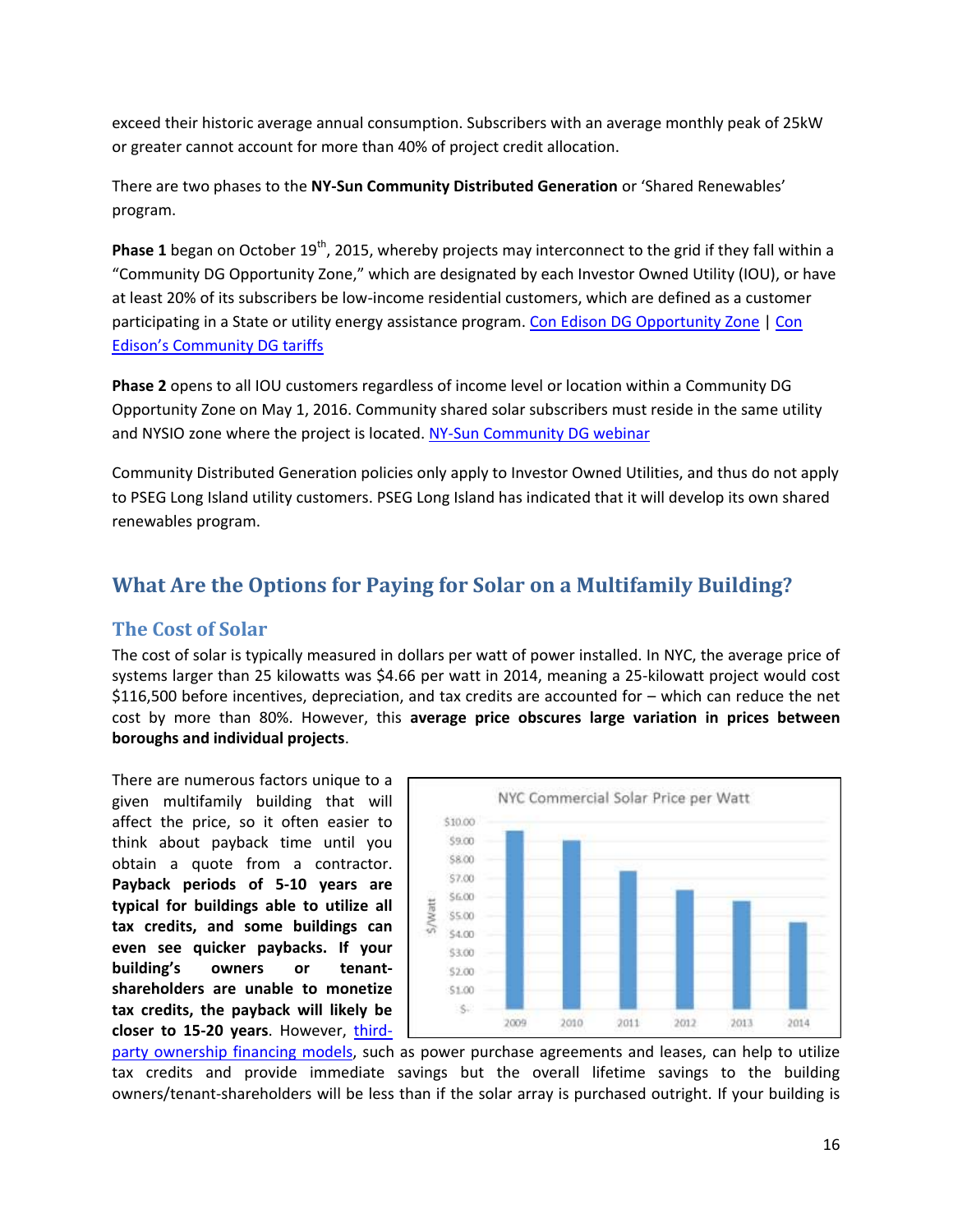managed by a company that controls several buildings, **installing solar on the entire portfolio can often save costs and reduce the payback time.**

#### <span id="page-16-0"></span>**Lowering the Cost of Installing Solar with Incentives**

As of 2015, the Federal Government, New York State, and New York City each provide financial incentives supporting investments in solar PV systems. Below is an overview of the incentives available for multifamily buildings in NYC. Many of these incentives are tax related, and their availability will always vary from case-to-case. The authors of this guide do not provide tax advice. You should consult your tax professional to verify your eligibility for tax benefits. **Most solar contractors will assist customers in understanding and filing for the available incentives, when applicable.**

#### **It is also important to note that these incentives and tax credits are each scheduled to decline in value or expire in the coming years. To take full advantage, your building will need to act quickly.**

#### <span id="page-16-1"></span>**Federal**

 **Federal Investment Tax Credit (ITC):** Building owners are eligible for a tax credit worth 30% of the installed cost of a solar PV system (after the state NY-Sun Incentive is applied). Individual members of cooperative housing corporations and condominium associations are both eligible for their proportionate share of this tax credit when their buildings purchase solar PV systems. If the tax credit exceeds an individual's federal income tax liability the year the system was installed, the individual may carry the tax credit forward to the next year. This incentive is available through 2016, after which it is set to drop to 10% for commercial applications and expire for residential applications. Due to the potentially high number of residents and disparity of incomes, splitting this tax credit among co-op and condo residents is a logistical challenge. Read [this section](#page-7-0) for more details.

#### <span id="page-16-2"></span>**State**

 **New York State Tax Credit:** Residential building owners who install solar are eligible for a tax credit for the lesser of 25% of the installed cost of the solar energy system (up to 50 kW on netmetered systems) after the NYSERDA incentive, or \$5,000. Tenant stock-holders in cooperative housing corporations and individual members of condominium management associates are eligible for their proportionate share of this tax credit for the corporation/association's eligible expenditures. Be advised that the federal government considers this state tax credit taxable

income. Due to the potentially high number of residents and disparity of incomes, splitting this tax credit among co-op and condo residents is a logistical challenge. Read [this section](#page-7-0) for more details.

 **NY-Sun Incentives:** New York State's NY-Sun Initiative provides incentives for installing solar electric systems sized 200 kilowatts or less per electric meter. Incentives are distributed through three regions – Con Edison, PSEG Long Island, and The Balance of the State (Upstate) – with two sectors per region ("Residential" projects up to 25 kilowatts and "Nonresidential" projects 25-200 kilowatts). Most



Megawatt Block Incentive Structure Dashboard as of March 2015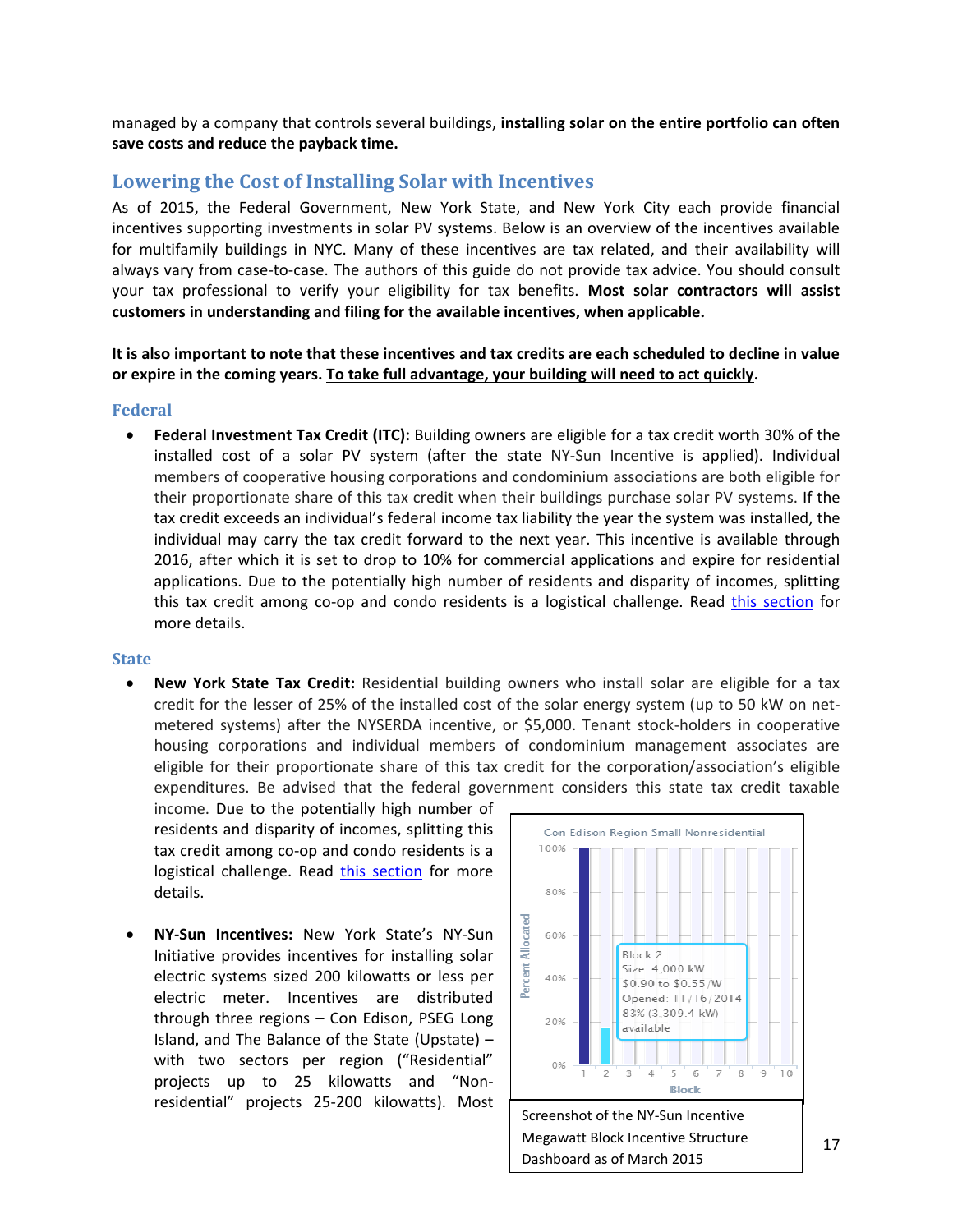multifamily buildings will be considered "Non-residential" because their projects are likely to be greater than 25 kilowatts. Under the "Megawatt Block" [incentive structure,](http://ny-sun.ny.gov/For-Installers/Megawatt-Block-Incentive-Structure) each region and sector is assigned a series of MW installation targets at certain incentive levels, referred to as "blocks." As incentive applications are submitted, the incentive for the current block is applied to these projects. When the MW target for that block is reached, the block is closed and a new block, with a new target and a lower incentive level, is started. Once all of the blocks for a particular region and sector are filled, an incentive for that region and sector will no longer be offered. View real time available incentives by block on the [Megawatt Block Incentive Dashboard.](http://ny-sun.ny.gov/For-Installers/Megawatt-Block-Incentive-Structure) In 2015, the NY-Sun Incentive for a typical multifamily building in NYC would cover approximately 15-30% of the installed cost of a PV system. The NY-Sun Incentive is paid directly to the installing contractor and passed to customers in the pricing quote. Due to the complex ownership and metering arrangements for many multi-family buildings, NYSERDA reviews solar PV incentive eligibility on a case-by-case basis.

 **Sales Tax Exemption:** New York State grants exemption from sales and compensating use taxes for the sale and installation of residential solar PV systems. In addition, New York City has granted exemption from local sales and uses taxes for residential solar PV systems (although not for commercial systems). Co-ops, condos, and multi-family buildings are considered residential for this incentive.

#### <span id="page-17-0"></span>**City**

 **New York City Property Tax Abatement**: Building owners who place a solar energy system into service from January 1, 2014 through December 31, 2016 are eligible for a four-year Property Tax Abatement (PTA) of 5% per year of the installed cost of the system for 4 years (total of 20%) after the NY-Sun Incentive. Abatements are capped at \$62,500 per year or \$250,000 total. This tax abatement may not exceed one's property tax liability for any given year. For systems installed on condominiums, the tax abatement is to be divided among all tax lots within the building. For more information, visit: [NYC DOB Property Tax Abatement.](http://www.nyc.gov/html/dob/html/sustainability/solar_panels.shtml) **As an example**, the PTA calculation for a 25 kilowatt solar installation that costs \$112,500 and receives a \$22,500 incentive from NY-Sun Incentive would be:

#### **Example:**

\$112,500 Gross solar system cost - \$22,500 NY-Sun incentive \$90,000 Net cost after NY-Sun x 20 % NYC PTA percentage \$18,000 Total NYC PTA over 4 years ÷ 4 Years \$4,500 NYC PTA Per Year for 4 years

#### <span id="page-17-1"></span>**Other**

- **Modified Accelerated Cost Recovery System (MACRS)**: The U.S. tax code allows for a tax deduction for the recovery of the cost of tangible property over the useful life of the property. Established in 1986, the [Modified Accelerated Cost Recovery System](http://www.seia.org/policy/finance-tax/depreciation-solar-energy-property-macrs) (MACRS) is the current depreciation method for most property, including qualifying solar energy equipment. A business' investments in solar are recovered, for tax purposes, over a specified time period through annual deductions according to the following schedule:
	- o **Year 1**: 20%
	- o **Year 2**: 32%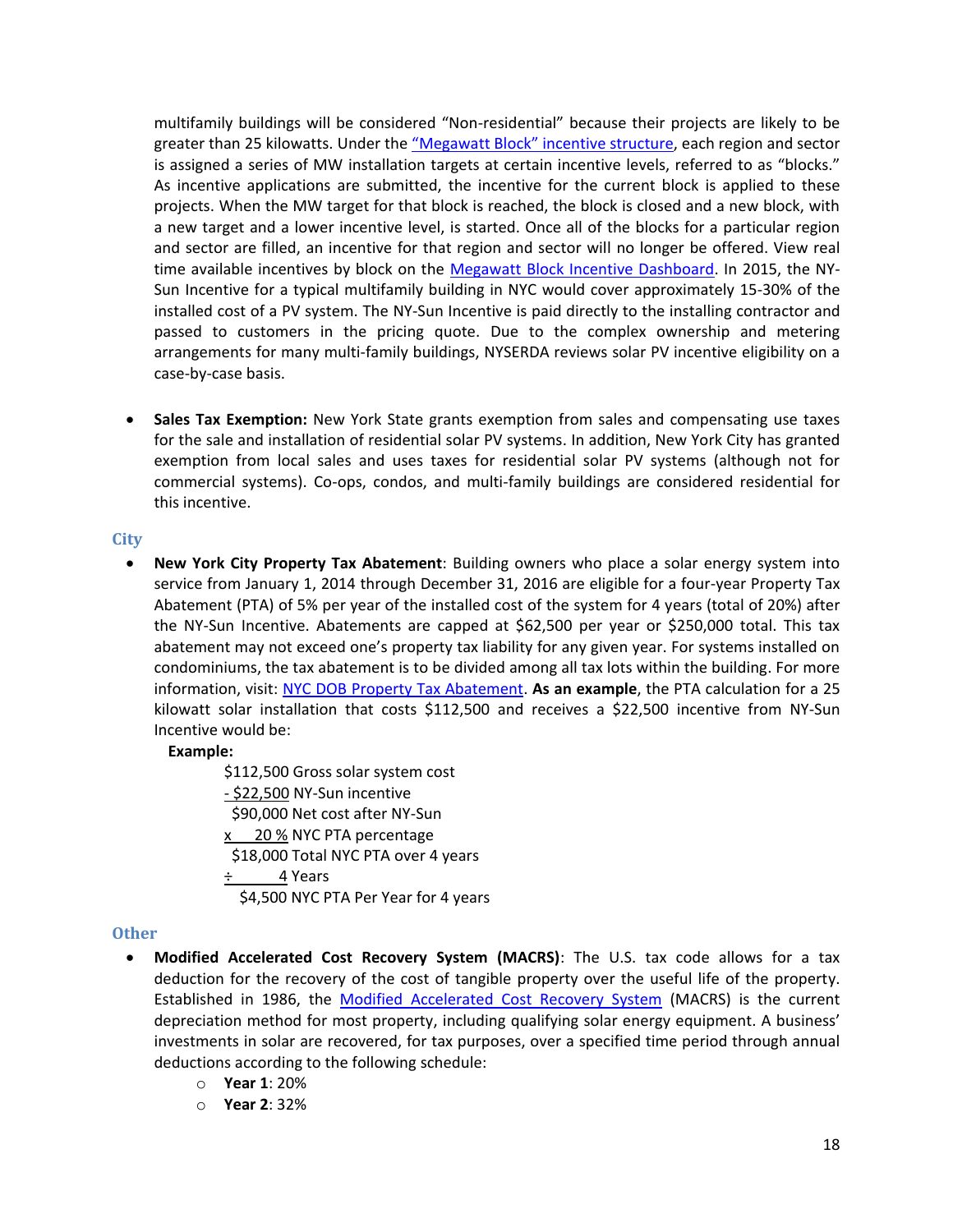- o **Year 3**: 19.20%
- o **Year 4**: 11.52%
- o **Year 5**: 11.52%
- o **Year 6**: 5.76%

Since 2013, a 50% bonus depreciation in year 1 has been available, although it was scheduled to expire at the end of 2014 and received a retroactive extension in December 2014. The depreciation basis is typically 85% of the total installation costs. Because MACRS is a deduction, its actual value in each year will depend on the business's tax appetite and tax rate. IRS Publication 946 on how to depreciate property can be found [here.](http://apps.irs.gov/app/picklist/list/formsPublications.html;jsessionid=WWKhVVAu65hix9qbL1YNAg__?indexOfFirstRow=225&sortColumn=sortOrder&value=&criteria=&resultsPerPage=25&isDescending=false) For a multifamily building to take advantage of MACRS, it must be a business and clearly show that the solar power you are generating is for business use. Always consult a tax expert.

## <span id="page-18-0"></span>**Financing and Ownership Models**

**PV financing methods can be placed into two categories: direct ownership and third-party ownership.**

- 1. **Direct ownership** financing allows customers to purchase and own PV systems through bank loans and other debt-based financing mechanisms, often with no upfront cost and repayment over a fixed term.
- 2. **Third-party ownership** models, in contrast, enable customers to lease a PV system or purchase the power produced from a third-party who is the legal owner of the system.

Depending on the ownership structure of a multifamily building, financing can be one of the biggest challenges to installing solar. **There are generally fewer financing mechanisms available to multifamily buildings than small residential customers and larger commercial businesses.** Additionally, cooperatives and condominiums can sometimes have difficulties qualifying for loans, depending on the state of their finances.

#### <span id="page-18-1"></span>**Cash and Financing: Direct Ownership Models**

The simplest method of purchasing a solar PV system is to pay cash. **Although cash purchases require the highest out-of-pocket costs and thus the longest payback, it will generally provide the greatest savings and return on investment over the lifetime of the solar system** (25 years or more) because there is no loan interest to be paid. Other direct ownership mechanisms typically include traditional loans and credit enhancement options offered by banks, credit unions, and public institutions, giving access to low cost financing for long-term payback periods.



**An increasing number of loan products are specifically designed for the purchase of solar PV systems and provide \$0-down financing**.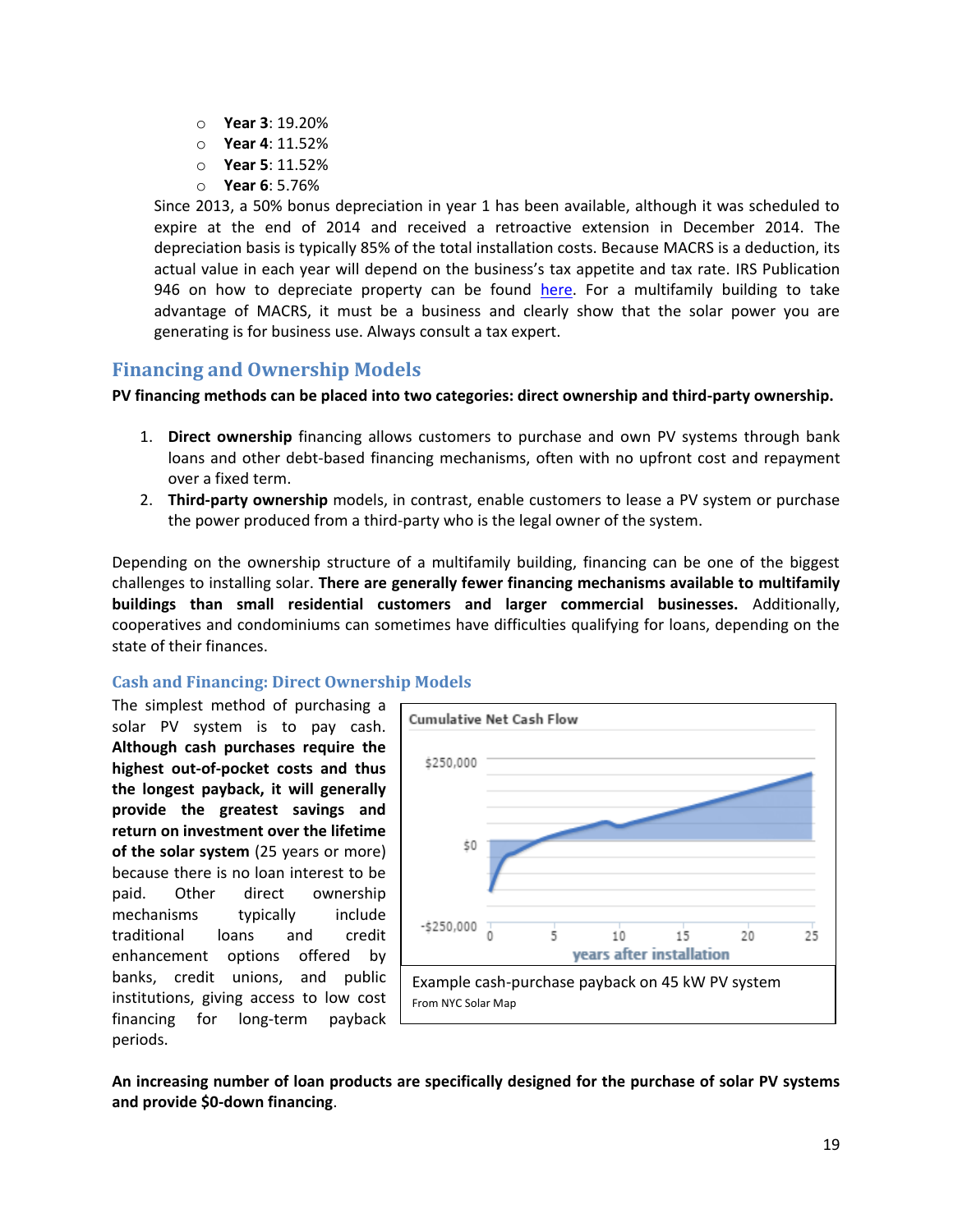Another direct ownership model that is not yet available in NYC is Property Assessed Clean Energy (PACE) financing. In PACE financed solar PV, local governments raise money by issuing bonds or other sources of capital to fund projects on behalf of property owners, who pay their obligations through a special assessment attached to their property taxes. The advantage of this model is that solar energy savings can more than offset the cost of the special assessment each year, and the PACE assessment is transferred to the new owner if a building is sold.

Currently, PACE financing for residential solar PV programs are on-hold in many parts of the US, including NYC, but this financing option may be available in the future. PACE financing for commercial projects (C-PACE), which many multifamily buildings would qualify for, is available in a growing number of jurisdictions across New York State through the [Energy Improvement Corporation's Energize NY](http://commercial.energizeny.org/energize-ny-finance)  [Finance](http://commercial.energizeny.org/energize-ny-finance) program. However, **PACE financing is not yet available in New York City**.

#### <span id="page-19-0"></span>**Leases and PPAs: Third-Party Ownership Models**

There are two primary solar PV third-party ownership models: solar leases and power purchase agreements (PPAs). In both cases, a third-party company will install, own, and maintain the solar equipment for the term of the agreement. Additionally, **a third-party owner can facilitate tax credit monetization**.

- **Solar lease** customers pay an agreed monthly fee to use the electricity produced by the system.
- **Power purchase agreement** (PPA) customers pay for the actual power produced at an agreed per-kilowatt-hour rate, which is typically fixed over the course of a long-term contract.

**Solar Leases and PPAs can be advantageous because they are designed to remove most, if not all, upfront costs to the customer, who sees immediate savings by paying a monthly rate lower than their previous energy costs**. In both cases, the third party remains the legal owner of the solar PV system, which simplifies the incentive and tax benefits (removing the customer from the process), as well as maintenance and performance concerns. Many leases and PPAs include an option for the customer to purchase the solar PV system for a depreciated cost or return it to the third-party at the end of the term. **The use of a third-party owner for monetizing tax credits is commonly considered for co-ops and condos, which can have a difficult time monetizing the credits on their own.**

**While the primary upside of third-party ownership models is the lack of upfront cost and simplicity from the customer's perspective, the downside is that these models typically provide a lower return on investment than loans or cash purchases over the life of the solar PV system**. For example, a PPA might provide an electric rate that is several cents per kilowatt-hour lower than the utility rate, but it does not provide the "essentially free" energy of purchasing a solar system, once the investment is paid off. Additionally, because a third-party owner will monetize the [Federal Investment Tax Credit \(ITC\),](#page-16-1) the building is not able to take advantage of this tax credit directly (although some of its value will be incorporated into the per-kWh PPA rate or per-month lease rate paid by the building).

While solar leases and PPAs are potentially viable financing models for multifamily solar projects, system size is an important criterion. Many developers aim for a system size of at least 100 kW, which many multifamily buildings in New York City cannot support. While developers focus on larger-scale projects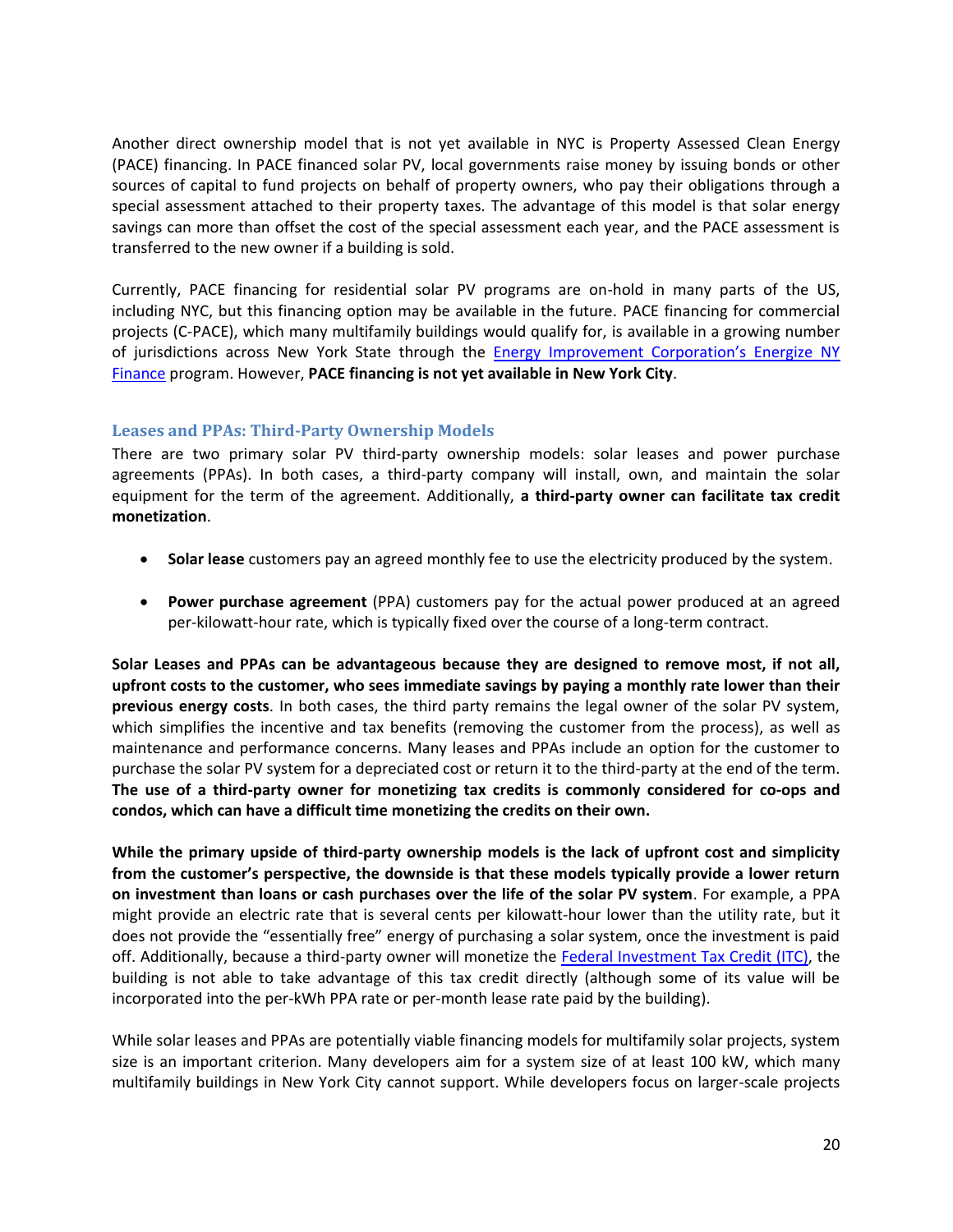due to their cost effectiveness, these third party financing models may become more common in smaller scale projects as demand increases and the market grows.

#### <span id="page-20-0"></span>**Understanding Terms and System Performance**

As with any contract, it's important for multifamily buildings considering any financing option or thirdparty ownership model to fully understand the terms of the agreement, and that the expected performance of the PV system will deliver what is required to be financially viable. Some [common terms](http://www.cesa.org/assets/2015-Files/Homeowners-Guide-to-Solar-Financing.pdf) to understand include:

- **Buyout Options**: Many lease and loan financing contracts allow the customer to pay off the remaining balance as a lump sum after a certain point in the term of the agreement.
- **Contract Term:** Most third-party financing terms are 5-20 years, but the warranties of solar panels often extend to 25 years.
- **Escalation Clause:** Many contracts include a clause that increases the monthly payments over time to account for inflation or increases in energy prices.
- **Building Ownership Transfer Provisions:** It is important to note the allocation of obligations in the case of a transfer of building ownership.
- **Minimum Production Guarantees**: Because the value of solar leases and PPAs is based on the output of solar energy, many of these agreements include annual production guarantees. If the solar system produces less than the guarantee, the contract will typically require the third-party owner to compensate the customer on a per-kilowatt-hour basis.
- **Operations and Maintenance:** The third-party owner of a solar system typically covers operations and maintenance over the course of the contract term, but it is important to determine what the contracted responsibilities are.
- **Pre-Payment:** This option is similar to a buyout, but it often allows for a full pre-payment upfront to allow the customer the operations and maintenance benefits of third-party ownership without the monthly payments.
- **Production Estimates:** Because the value to a customer with a lease or PPA contract depends on the output of the system, it is important to closely examine the estimated production of the system.
- **Utility Rate Projections:** Regardless of the financing or ownership model, many solar contractors will project savings based on a projected escalation of utility energy prices. Historically, this rate has been about 3% annually.

#### <span id="page-20-1"></span>**Combining Solar with Energy Efficiency**

While generating clean and renewable energy on your home provides cost savings and sustainability benefits, it is important to consider combining energy efficiency in tandem with going solar. Energy efficiency measures may include installing upgraded lighting, heating systems and insulation, or major appliances (TVs, air conditioners, refrigerators, and laundry machines) that consume less energy to do the same job. Often referred to as "low hanging fruit", energy efficiency measures are straightforward ways reduce energy consumption and costs, and will ensure that you get the maximum financial gains out of your solar PV system; with a smaller baseline energy footprint, your solar system will provide a higher percentage of your energy needs and costs.

To learn more about energy efficiency programs offered to multifamily buildings in New York, please visit [NYSERDA's Multifamily Performance Program \(MPP\) website](http://www.nyserda.ny.gov/Energy-Efficiency-and-Renewable-Programs/Multifamily-Performance-Program/Multifamily-Performance-Program.aspx).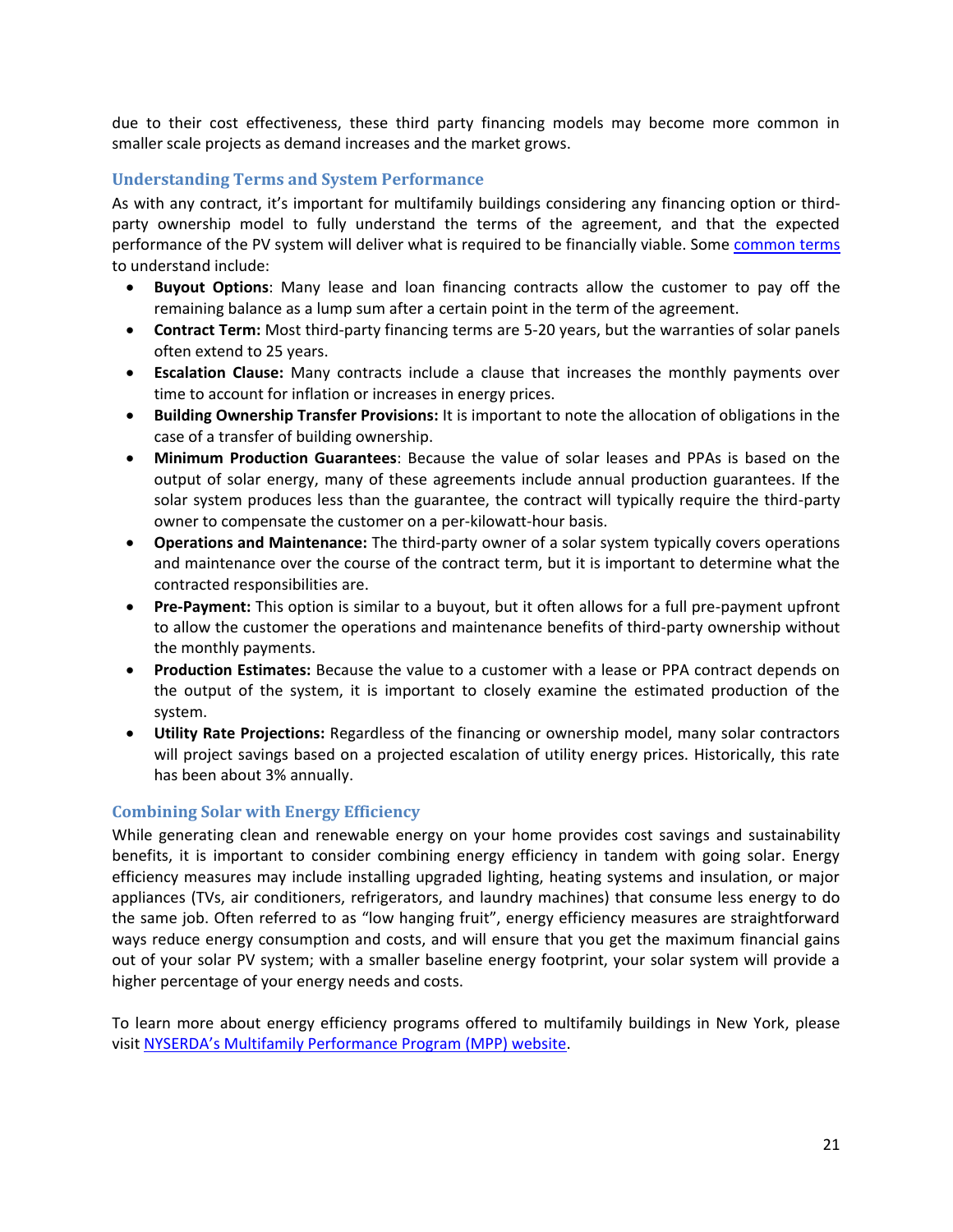# <span id="page-21-1"></span><span id="page-21-0"></span>**What Are the Steps to Installing Solar on My Building? Build a Coalition to Support Solar on Your Building**

Once you have determined that you can have solar on your building and there is sufficient space and energy load, the next step is to evaluate the level of interest in your building for installing a solar array. You can start with one-on-one conversations and move to an informal poll on a building message board or online listserv.

Your fellow residents are likely to have many questions, so you should share the information you have gathered, including this guide, and explain that more information will be gathered before any decisions are made. For example, **you will need a site evaluation and quote from a contractor before you can discuss financial investment and potential savings in detail, but you can use th[e NYC Solar Map](http://nycsolarmap.com/) as a guide for rough estimations**. When discussing solar with fellow residents or issuing a poll, it is important

to clearly lay out the potential benefits of solar:

- An investment that can provide significant savings over time
- A hedge against fuel cost and electricity price changes
- A way to make the building "greener"
- A way to make the building more resilient to power outages, if combined with a battery back-up system

Different people will be more interested in some reasons than others, but most of all they will want to know the immediate financial impact and potential risks. As



**Kips Bay Tower** in Manhattan: 20-story condominium building. 54.28 kilowatt solar system provides 57,000 kWh per year.

you may not have all of this information yet, you can offer to involve them in the information-gathering process if the building decides to reach out to contractors for an evaluation and quote.

Research has shown that people are up to 200% more likely to go solar if their neighbors have gone solar. Even if no buildings in your immediate vicinity have solar installed, one of the most effective ways of building support is to talk to residents of other multifamily buildings in the City who have.

If there is further support for pursuing solar, it is time to discuss the idea with your board or management company.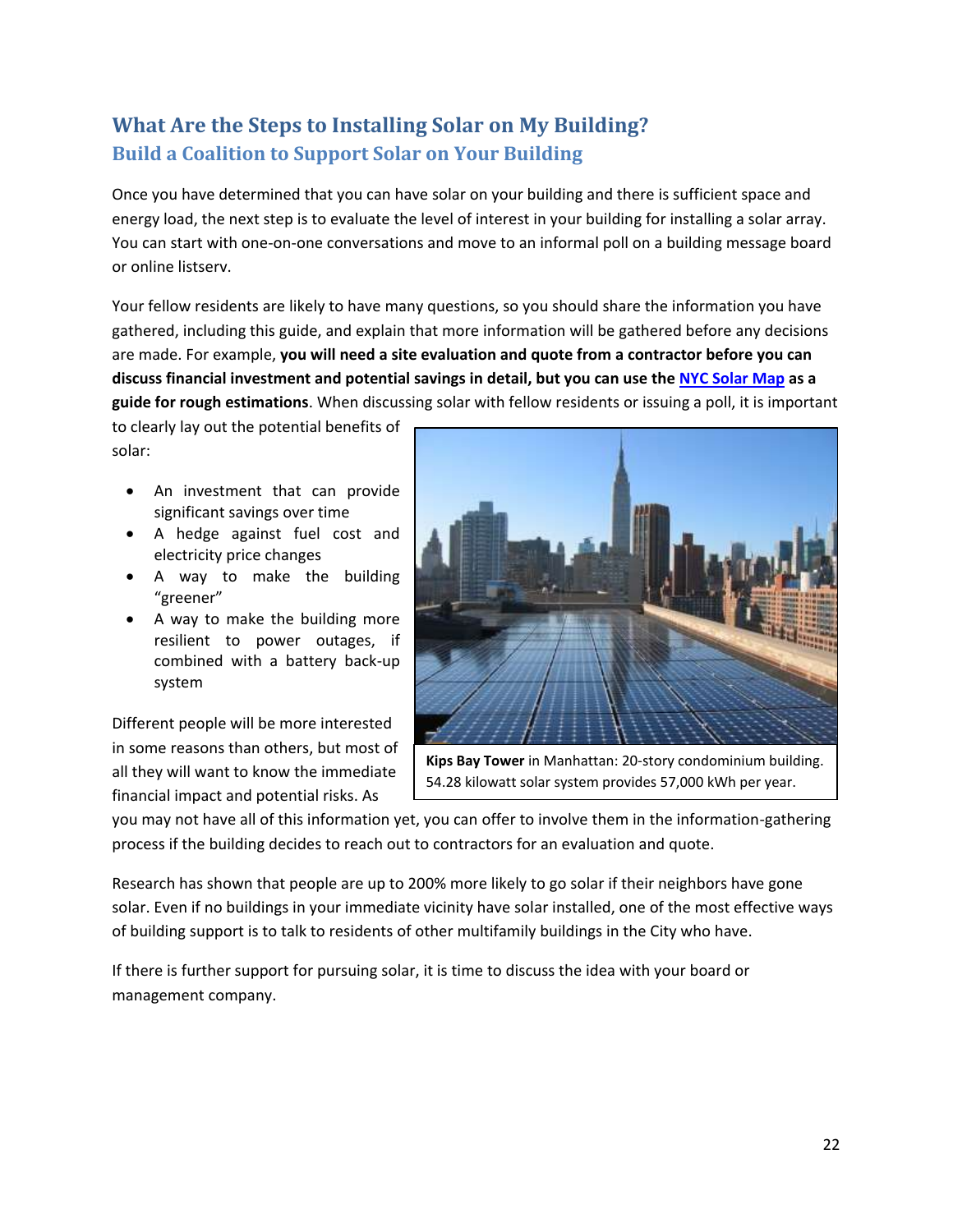## <span id="page-22-0"></span>**How to Talk to the Board About Solar**

Once you have found there is support among residents for exploring solar power, it is time to discuss it with the building's board or management. Schedule a timeslot in a regularly scheduled board meeting. In advance, it is helpful to:

- 1. **Find a "solar champion" on the board**. This could be someone on the board who is particularly passionate about sustainability, or someone who understands the economic benefits of solar power. Having someone on the board who can explain the benefits of solar will help you make the case.
- 1. **Lay out your building's case for solar**. Prior to the meeting, it may be helpful to prepare a presentation that outlines what you have found in your investigation so far, explaining potential benefits and risks. Include a list of resources so that board members can do follow up research after the meeting.
- 2. **Prepare to deal with dissent**. Some board members will likely be skeptical of your proposal. They may have the perception that solar is too costly or that there are too many risks associated with construction on the roof. It is important to remember that questions like these are legitimate and should be answered with data whenever possible. If you do not yet have data available on potential savings from a solar array on your roof, you can explain that there are potential savings that may be worth exploring. Most solar installation contractors will perform site assessments free of charge. CUNY's Solar Ombudsmen are also available to answer questions at [nysolar@cuny.edu.](mailto:nysolar@cuny.edu?subject=Multifamily%20Solar%20Question)

## <span id="page-22-1"></span>**Contact a Solar Installer to Perform a Site Assessment and Provide a Quote**

If the board or management company decides to pursue solar, the next step is to engage a contractor to perform a site assessment. This assessment may be done partially through aerial imagery, such as the NYC Solar Map, but will likely also involve an in-person visit to your roof. **The contractor will evaluate the structure and your energy bills to evaluate whether solar is technically feasible, taking into account available space and potential shading, and economically beneficial.** Once they have performed a site assessment, they will be able to provide quotes and potential [financing options,](#page-18-0) including \$0 down power purchase agreements, leases, and loans. **It is typically recommended to get at least 3 quotes before choosing a contractor.**



## <span id="page-22-2"></span>**How to Select a Contractor:**

1. **Evaluate the list of Participating Installers for the NY-Sun Incentive Program**. This [list,](http://ny-sun.ny.gov/Get-Solar/Find-A-Solar-Electric-Installer.aspx) which can be narrowed by county, includes all contractors who are eligible to provide incentives from New York State's NY-Sun Program, which supports solar in New York.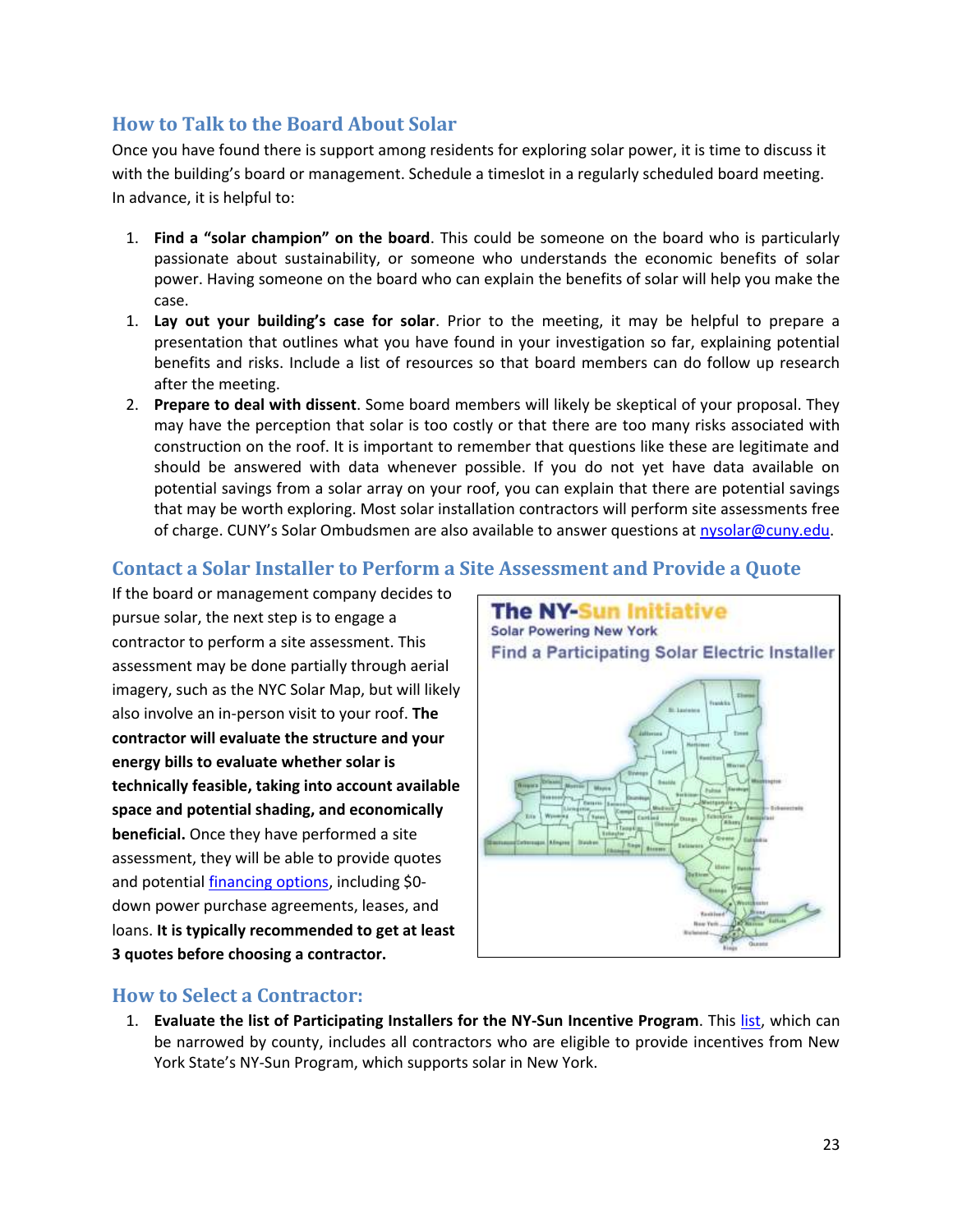- 2. **Examine other certifications and qualifications**. To be listed as a Participating Installer for the NY-Sun Incentive Program, contractors must have a certification from the North American Board of Certified Energy Practitioners (NABCEP), the International Brotherhood of Electrical Workers (IBEW), or Underwriters Laboratories (UL). [NABCEP](http://www.nabcep.org/) is the most widely recognized certification organization for North American solar professionals, and the NY-Sun Eligible Installer List will indicate whether the contractor has NABCEP-certified personnel.
- 3. **Evaluate contractors' geographical location**. You may find that once you have clicked on your county to narrow the NY-Sun Eligible Installer List, many contractors will be listed as working from offices that are far from your location. Some installers have a wide geographic scope, while others may not, so it is important to determine if contractors you reach out to will serve your area. It is also beneficial to evaluate the number of installations and amount of experience they have in the multifamily sector, particularly in New York City. New York City has unique permitting requirements and processes that may be challenging for solar contractors to navigate if they do not have experience with them.
- 4. **Ask the right questions**. The U.S. Department of Energy produced a [consumer guide](https://www1.eere.energy.gov/solar/pdfs/43844.pdf) to solar that includes a list of common questions to ask installers:
	- What experience and certifications do you have?
	- How long have you been in business?
	- What do you know about zoning, electrical requirements, and codes?
	- Are your installers NABCEP certified?
	- Do you handle paperwork for federal and state incentives?
	- Do you offer maintenance service?
	- Are you a member of any solar trade organization, such as the Solar Energy Industries Association?
	- What warranties do you offer and what do they cover?
	- What payment options do you offer?
	- Do you offer packaged systems?

Additionally, it may be useful to ask specific questions related to multifamily buildings in New York City:

- What experience do you have working on multifamily buildings?
- What financing options do you offer?
- What are the pros and cons of your third-party ownership options and direct-ownership options?
- Does your firm file for permits with the NYC DOB in house or does it use a sub-contractor? How much experience do you have in this regard?
- Do you offer solutions for constrained roof space (if applicable), such as special mounting or high-efficiency panels?